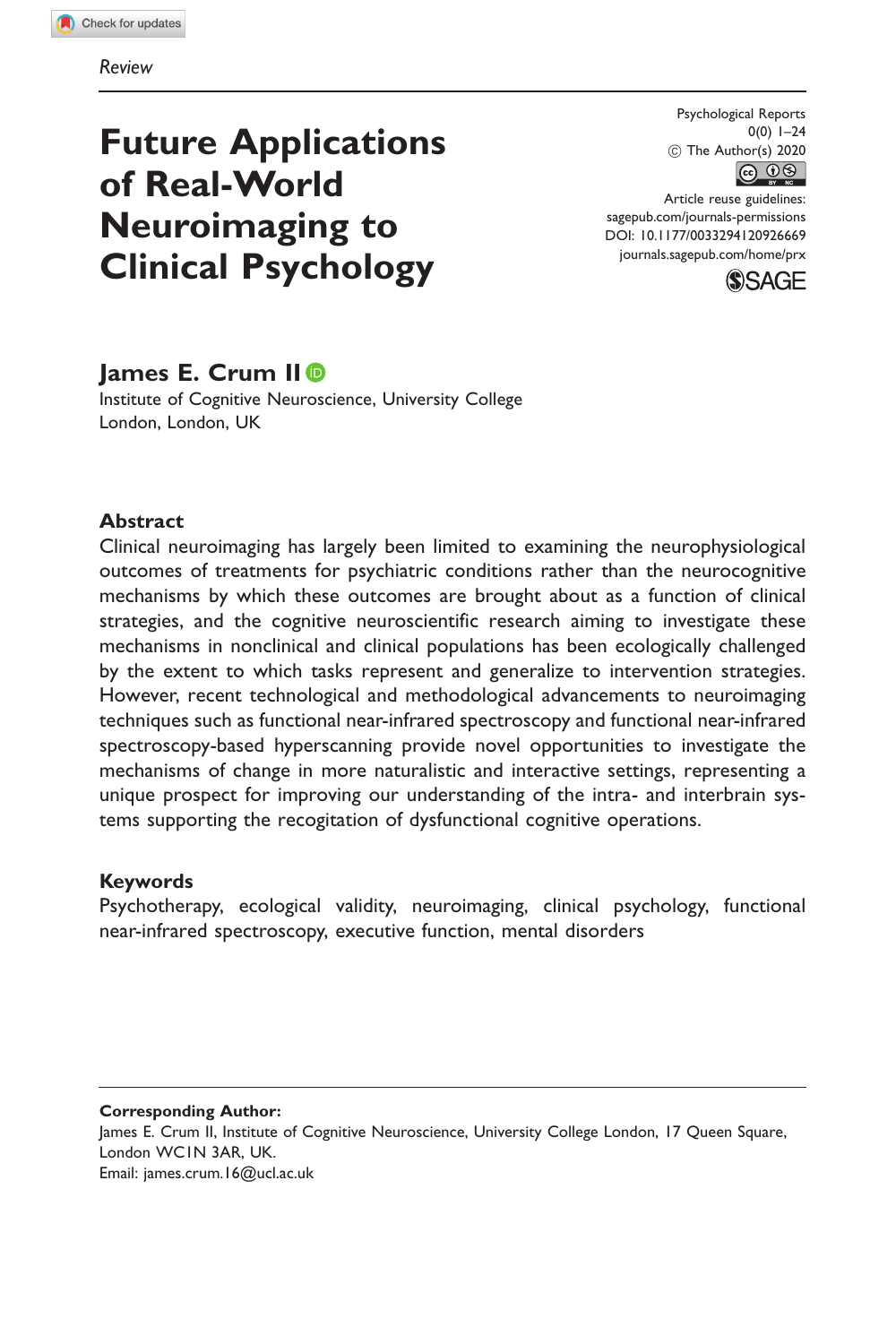## Introduction

The marked expansion of neuroimaging research and instrumentation over the past 30 years has been remarkable, and exceedingly so when considering the body of neuroscientific knowledge that has amassed from it. As Poldrack et al. (2012) noted in the case of functional magnetic resonance imaging (fMRI), it was possible in the mid-1990s to read all the literature on fMRI in a week; today, it is impossible to do this with the number of papers published last week alone. What is more is that this rapid development in neuroimaging shows little sign of decelerating. In recent years, there have been steady advances to techniques such as functional near-infrared spectroscopy (fNIRS) that potentially offer unique contributions to the cognitive neuroscientific enterprise of mapping information-processing models of the mind onto the structural and functional properties of the brain. Specifically, the real-world applications of fNIRS overcome limitations common to other neuroimaging techniques, enabling researchers to traverse novel frontiers in experimental design and brain science (see Pinti et al., 2018a, 2018b, for reviews). And perhaps the greatest utility of using neuroimaging methods in naturalistic situations will be an enhanced ecological sensitivity to clinically relevant phenomena. A common framework of techniques used in the study of neurological and psychopathological disorders has been to collect brain data periodically in laboratory settings throughout the course of treatment rather than continuously in clinically representative ones. This design is strong in its ability to assess the effects of a given intervention overtime, but it leaves an explanatory gap between treatment and outcome: Implementations of the neurocognitive mechanisms by which these effects are brought about are not measured. So, the corollary of having little ecological validity in clinical neuroimaging paradigms is a loss in the ability to capture the larger picture—as it were—of component processes involved not only in engendering these observed, neurophysiological changes but also in facilitating healthier, more adaptive thinking, feeling, and behaving. Newer neuroimaging techniques such as fNIRS are now being used in the same ways as other methods to investigate, for example, etiopathogenic mechanisms and cortical dysregulation, and the effects and efficacy of psychopharmacological treatments (see Ehlis et al., 2018, 2014; Irani et al., 2007, for reviews); however, to make the leap toward better understanding the nature and treatment of the pathogenesis of psychopathological symptoms at the level of the brain, realworld neuroimaging techniques ought to be integrated into multimodal experimental designs developed specifically for the ecological investigation of the clinical neuroscientific questions of interest. Therefore, the present article describes the concept of ecological validity, fNIRS as an emerging neuroimaging method, current challenges in clinical psychology and cognitive neuroscience to studying mechanisms of change, and future applications of real-world designs and methods that can address these issues in theory and practice.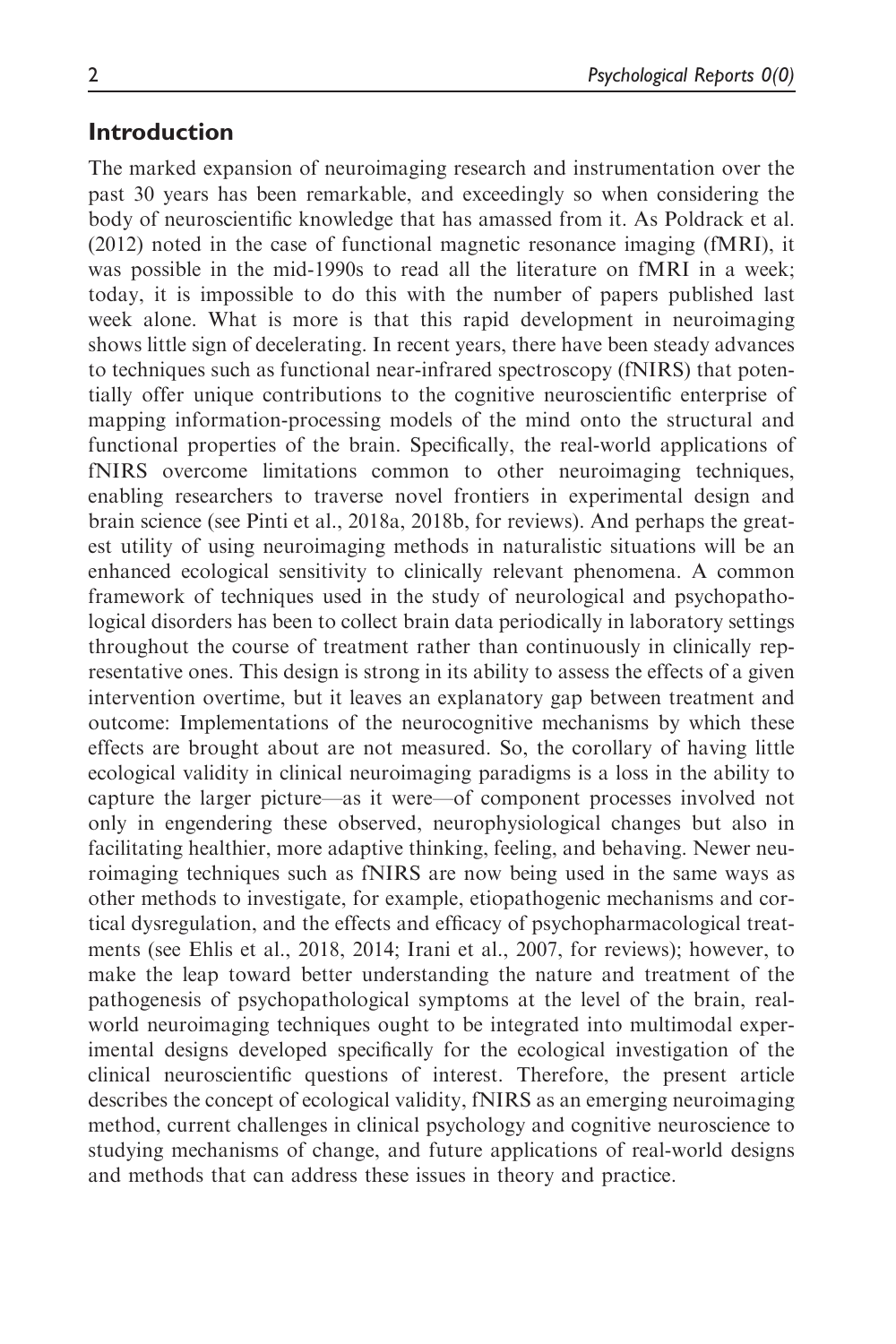## Onto the world

Do recent cognitive neuroscientific advancements to the understanding of <u>Crum 3</u>

human brain (dys)function from laboratory research map onto the brain as it is found and operates in the nature? The extent to which experimental designs, tasks, and methods represent observable functions at the level of the person and generalize in their predictability of responding in everyday-life situations is the degree to which they are valid, ecologically (Burgess et al., 2006). Traditional experimental psychology has long been criticized for using paradigms that fail to reflect the natural, everyday-life situations upon in which the forms of cognition such as memory and attention are called (e.g., Neisser, 1976). Cognitive neuropsychology has largely addressed these criticisms (Shallice, 1988), with a multitude of neuropsychological tests for assessing acquired and developmental deficits having been developed as formalized versions of real-world activities (e.g., Burgess et al., 1998). Interestingly, tasks which have taken a more ecological approach in their development are equally psychometrically sound and more predictive of the ways in which people (un)successfully interact with their environments to attain goals (see Burgess et al., 2006, for review). However, human neuroimaging has largely been lacking in this respect for a number of reasons (see Shamay-Tsoory & Mendelsohn, 2019, for review). One is that neuroimaging is the newest methodology in the arsenal of the cognitive neuroscientist and, consequently, the majority of studies have elected preexisting tasks from traditional experimental psychology to validate brain–behavior relations with these techniques. Another is that the testing environments of neuroimaging laboratories are inherently foreign and unnaturally restrictive to participants, highlighting a rudimentary limitation in the ability to even contrive of tasks which better represent real-world thinking, feeling, and behaving. That neuroimaging tasks are not highly ecological does not suggest that they all ought to be: Some tasks developed to investigate, for example, low-level (i.e., automatic) processes need not to be so markedly redeveloped as to better recruit the base-region localizations of the subsystems of interest; that is, flashing checkerboard and finger-tapping designs are sufficient stimuli to elicit basic sensory and motor systems in the occipital and parietal lobes, respectively. But many important neuroscientific questions postulate information processing systems which are highly complex and dynamic, such as those functioning to help people appropriately adapt to novel situations and act in interpersonal ones, and are not so straightforwardly captured by computer-mediated stimulus designs. Without further advancements in experimental design and methods toward a more ecological cognitive neuroscience, researchers risk limiting the component processes they are able to investigate of a given functional architecture. For example, to what extent can the uniquely human subsystems enabling spatial navigation be understood in so far as neuroimaging research is unable to elicit the situations in which the brain fully integrates the multifaceted information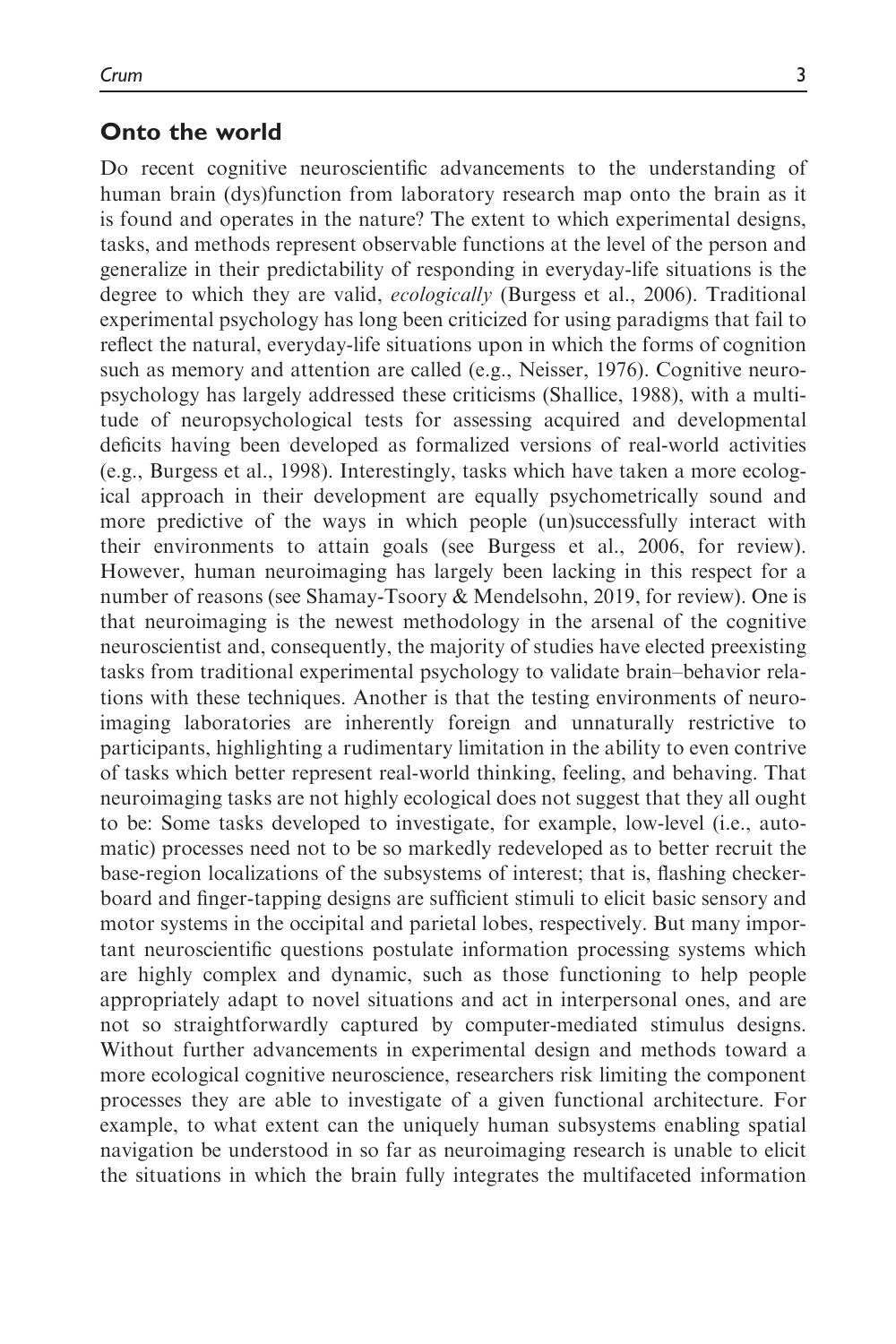concomitant to navigation such as idiothetic information? See Park et al., 2018, for a review of differential findings in this domain between laboratory and realworld testing. Critically, some cognitive neuroscientific theories are scientifically unfalsifiable in so far as experimental designs do not allow for the real-world stimuli that are integral to them; so, a theory about the unique neural bases of human-to-human interaction (e.g., Di Paolo & De Jaegher, 2012) is best tested using an experimental design capable of including additional conspecifics. However, ecological experimental designs and tasks cannot properly test predictions if researchers are unable to make multimodal observations in the real-world situations they represent. Therefore, the option to select a valid and reliable neuroimaging technique that can meet the demands of a given paradigm will be crucial to a more ecological cognitive neuroscience.

One promising method is fNIRS. There are a number of fNIRS reviews on its inception (e.g., Ferrari & Quaresima, 2012), basic principles (e.g., Gervain, 2015; Lloyd-Fox et al., 2010), statistical analysis (Tak & Ye, 2014), and quality control (e.g., Orihuela-Espina et al., 2010), as well as on current devices (Pinti et al., 2018b), research in cognitive neuroscience (e.g., Cutini et al., 2012; Masataka et al., 2015), and future directions (Pinti et al., 2018a; Quaresima & Ferrari, 2019).As with other neuroimaging techniques such as fMRI, fNIRS is predicated on the principle of neurovascular coupling, which refers to the relationship between neuronal firing mechanisms and metabolic mechanisms such as cerebral blood flow; so, observed changes in hemodynamics are used to indirectly index changes in brain activation (Villringer & Dirangl, 1995). fNIRS does this safely and noninvasively through the optical imaging technique of using near-infrared light to observe task-related changes in hemodynamics. More specifically, biological tissue is rendered transparent to near-infrared light in the spectral window of 650 to 1000 nm (Villringer & Dirangl, 1997), and when this light is emitted from sources of an fNIRS device into the cerebral cortex (3–3.5 cm), some is absorbed, some is scattered, and some returns to the detectors.Pairs of sources and detectors form channels, and most fNIRS systems are now multichannel (Bakker et al., 2012). The modified Lambert–Beer law (see Delpy et al., 1988; Kocsis et al., 2006) accounts for light absorption and scattering in biological tissue:  $A = Log(I_0/I) = \varepsilon_\lambda \cdot c \cdot d \cdot B + G$ , where A is light attenuation,  $I_0$  is the incident light intensity, I is the detected light intensity,  $\varepsilon$  is the absorption coefficient of the chromophore, c is the concentration of the chromophore, d is the distance between the points where light enters and leaves the tissue (cm), B is the differential pathlength factor for the effect of scattering on pathlength, and G is the attenuation factor for tissue heterogeneity—a factor which is typically assumed a priori in continuous-wave fNIRS (Chiarelli et al., 2019). fNIRS systems can employ a range of different techniques of illumination (Gervain, 2015), but continuous wave is the most frequently adopted approach in cognitive neuroscience, whereby near-infrared light is constantly emitted at two or three different wavelengths (e.g., 780 nm, 805 nm, and 830 nm) into the scalp. In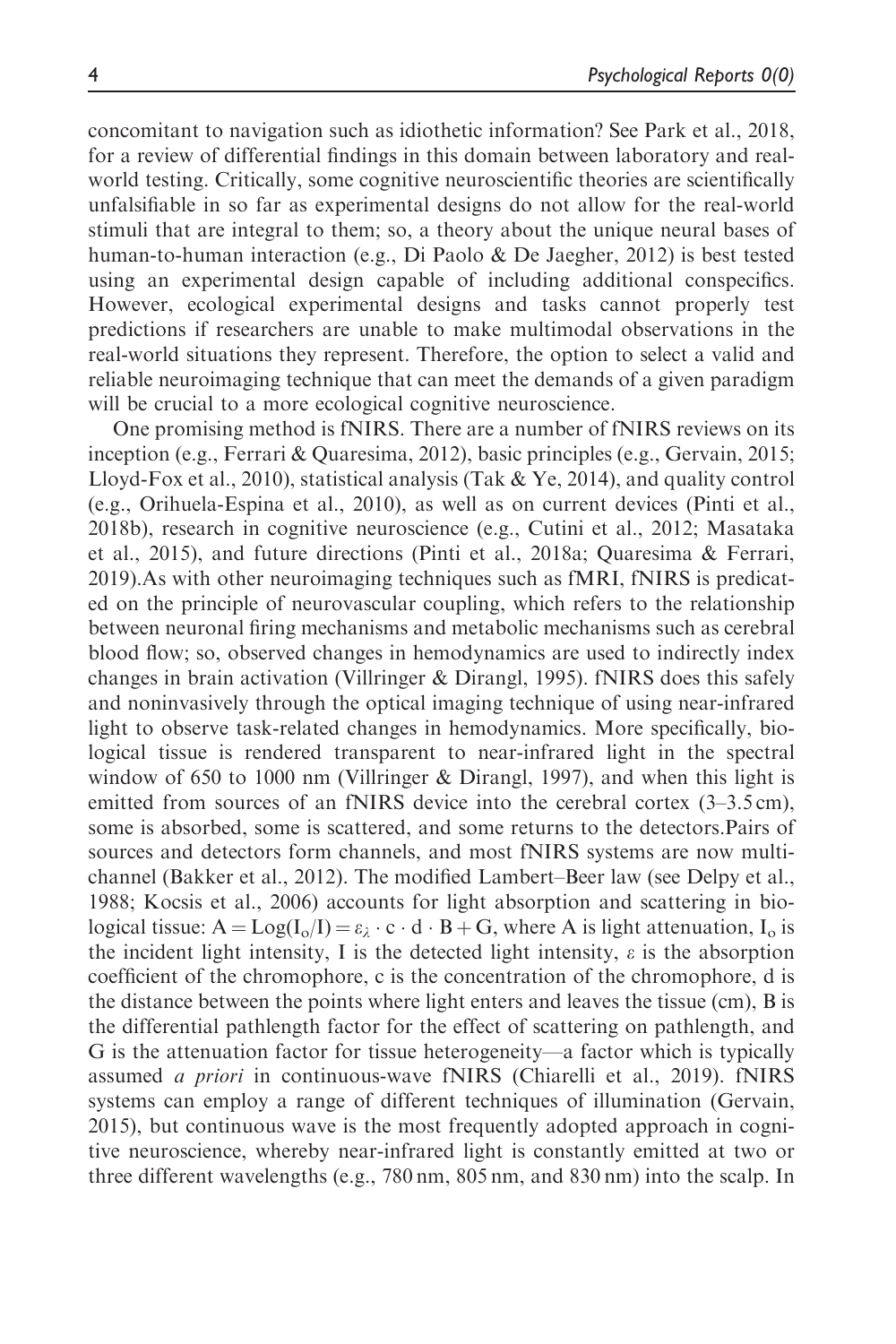short, the principles of light attenuation enable researchers to accurately convert spectroscopic measurements of optical density to task-related changes in hemodynamics (i.e.,  $\Delta A = \Delta c \cdot \varepsilon \cdot d \cdot B$ ), specifically to concentrations of oxygenated hemoglobin  $(HbO<sub>2</sub>)$ , deoxygenated hemoglobin  $(HbR)$ , and total hemoglobin  $(Hbt = HbO<sub>2</sub> + HbR)$ . Finally, once these data are collected in a given experiment, the signals from each channel are processed in ways similar to other neuroimaging techniques: The signals are corrected for motion artifacts, denoised of physiological, systemic influences, and built into a general-linear model for statistical inference; however, it is worth noting that there are many finer aspects and, indeed, challenges to fNIRS signal processing that differ considerably from other neuroimaging methods (see Tak  $\&$  Ye, 2014, for review).

A number of studies over the last three decades have cross-validated fNIRS with other methods including positron emission tomography (e.g., Hoshi et al., 1994; Villringer, Minoshima, et al., 1997), electroencephalography (EEG; see Chiarelli et al., 2017, for review), magnetoencephalography ( e.g., Huppert et al., 2017), and fMRI (e.g., Cui et al., 2011; Heinzel et al., 2013; Noah et al., 2015; Okamoto et al., 2004; Sato et al., 2013). For example, Noah et al. (2015) developed a protocol for conducting multimodal experiments with fNIRS and fMRI to ensure signal comparability, and tested it using a complex, yet naturalistic motor task; particular software and hardware modifications were also discussed. Importantly, the temporal and spatial resolutions of fNIRS represent an adequate compromise between that of fMRI and EEG, respectively: That is, it has greater temporal resolution than fMRI, but not EEG, and greater spatial resolution than EEG, but not fMRI (Pinti et al., 2018b). It is worth noting that because neuroimaging methods differ in important ways relative to each other, the appropriateness of a technique for a given study depends on the scientific question in hand and, ideally, the optimal approach is probably a multimodal one that can capture the most advantageous aspects of several neuroimaging methods, including additional physiological measures such as eye gaze, heart rate, breathing rate, and so forth (e.g., Noah et al., 2020; see Chiarelli et al., 2017, for review). The particular questions for which fNIRS is well-suited are neuroscientific predictions of the specialization of function of subregions in the outer cortex whose task-related elicitation requires on the part of participants either unrestricted movements or human-to-human interaction. For example, fNIRS systems have seen a considerable and rapid rise in technological advancement in recent years, such as to the development of wearable, portable systems (see Pinti et al., 2018a, for an exhaustive review of studies using this class of device). These systems enable participants to freely perform tasks without the constraints common to other neuroimaging methods and researchers to investigate situations that are difficult to contrive in laboratory settings, providing an unprecedented opportunity to study complex cognition more naturalistically (e.g., Pinti et al., 2015; Stuart et al., 2019; but see Vitorio et al., 2017). Another recent advancement is fNIRS-based hyperscanning, a technique by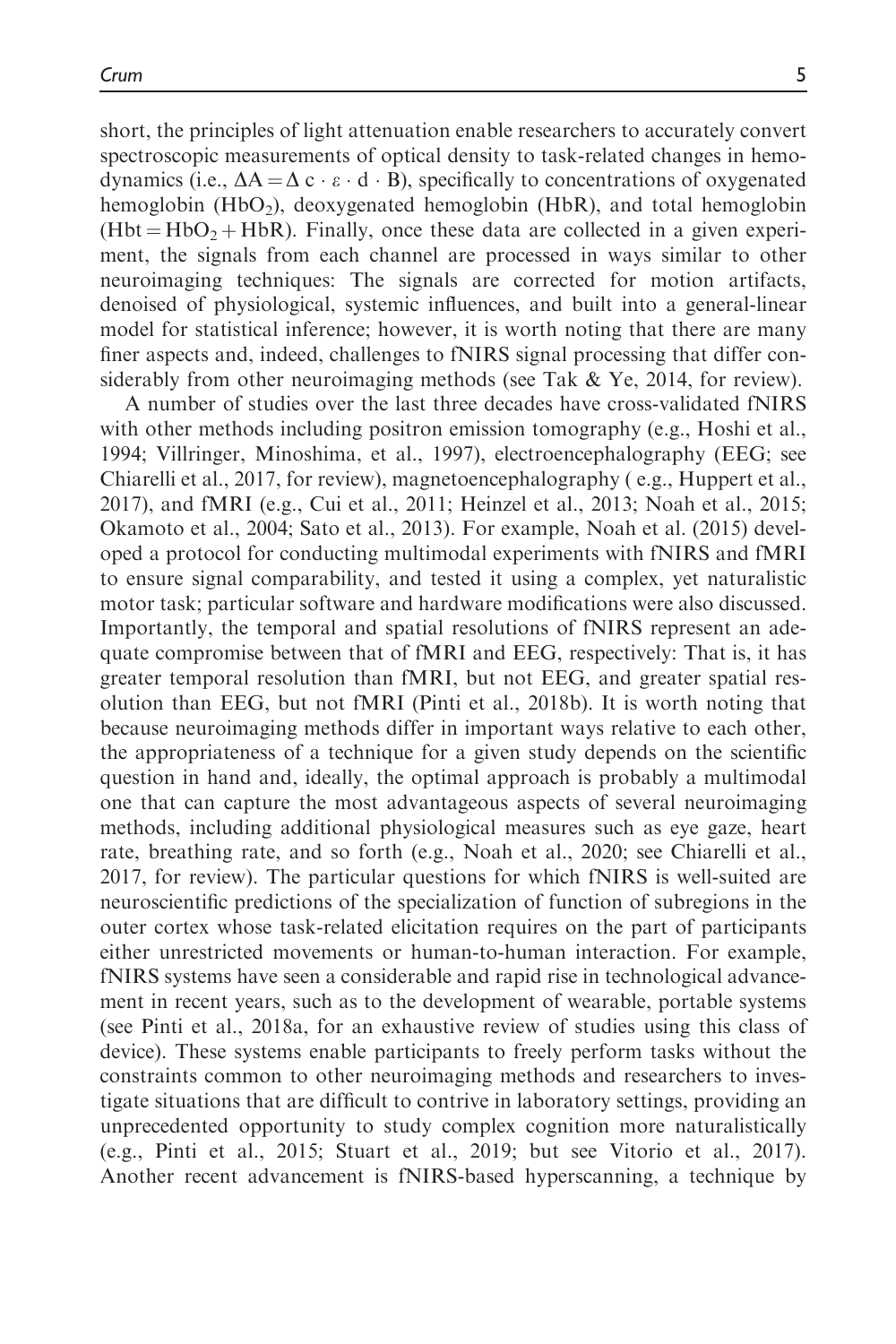which fNIRS measures hemodynamic changes and interpersonal brain synchronization between two or more individuals while engaging in tasks in naturalistic or laboratory settings (see Crivelli & Balconi, 2017; Redcay & Schilbach, 2019; Scholkmann et al., 2013, for reviews). Recent research has showed that fNIRSbased hyperscanning is able to robustly assess everyday interpersonal interactions between people in ecologically valid environments (Cui et al., 2012; Dommer et al., 2012; Duan et al., 2013; Funane et al., 2011; Hirsch et al., 2018; Holper et al., 2012; Jiang et al., 2012; N. Liu et al., 2016; Y. Liu et al., 2017; Noah et al., 2020; Nozawa et al., 2016; Piva et al., 2017; Tang et al., 2015). So, researchers are now taking advantage of the relatively new neuroimaging technique of fNIRS to actively exploring novel ways in which to study domains such as social neuroscience, neurological disorders, neurorehabilitation, brain– computer interfaces, cognitive development, exercise science, and more (see Cutini et al., 2012; Herold et al., 2018; Naseer & Hong, 2015; Pinti et al., 2018a; Soltanlou et al., 2018; Strait & Scheutz, 2014; Yeung & Chan, 2020). In sum, it seems the calls for greater ecological validity in research are starting to be answered (Burgess et al., 2006; Neisser, 1976).

# The ecological problem of clinical neuroscience

However, there are some research domains that have yet to benefit from recent advancements in cognitive neuroscience. One area of particular importance is the study of psychiatric treatment—and not of the resultant efficacy or effectiveness of particular treatment modalities, but rather of the mechanisms by which healthier thinking, feeling, and behaving are brought about (i.e., mechanisms of change). While research on the etiopathogenesis of psychopathological symptoms typically involves investigating complex interactions between various classes of vulnerabilities, or diatheses, such as genetic, neurodevelopment, and cognitive factors, and stressful environmental and social factors, as well as assessing similarities within a particular class of psychopathology and differences between nonclinical populations, current clinical science frameworks investigating the treatment of such symptoms generally begins with the selection of one or more different methods to quantify cognitive, emotional, behavioral, and neurophysiological outcomes of specific forms of treatment such as pharmacological and psychotherapy (e.g., cognitive-behavioral therapy (CBT)-based forms of psychotherapy) interventions, including combined treatments, to investigate changes in these measures over time (Barlow et al., 2018). The broad experimental design of collecting these data at different points in time such as before and after treatment is powerful, in that it allows for the inference that differences in posttreatment measures are attributable to or a function of the intervention of interest, and using a multitude of methods to collect these measures creates a more complete account of the effects of a given intervention on individuals at different levels of scientific explanation, but this approach of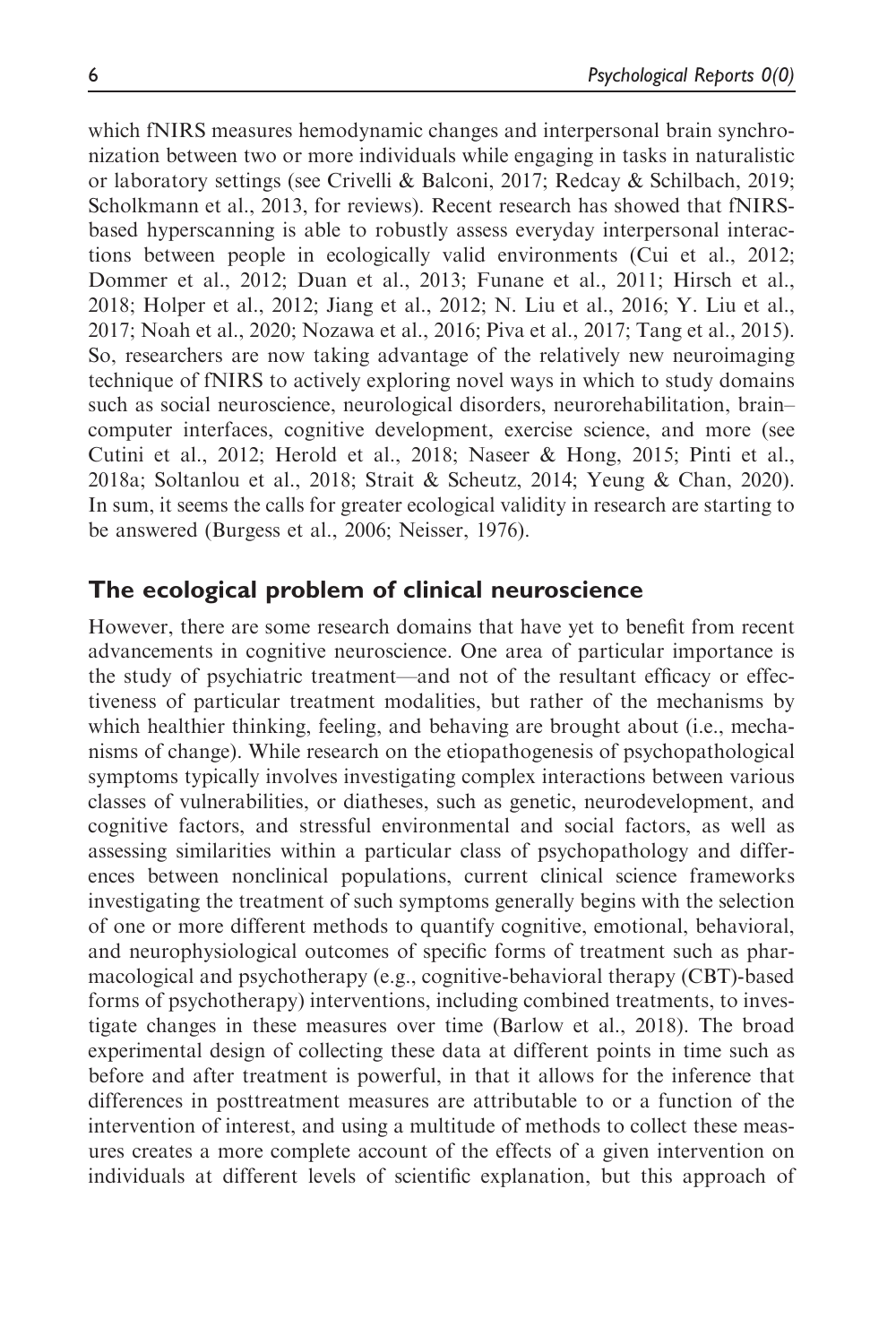taking periodic measures and relying on traditional psychometric and neuroimaging methods seriously limits the ability of researchers to investigate the mechanisms of change.

More specifically, psychometric and behavioral measures, as well as other assessments on the part of clinician, provide useful information and can be administered quickly, but these methods are inherently challenged in their scientific explanatory power. Theoretical progress is always at stake in so far as only these techniques are used to develop and test clinical models of change, in that these classes of data cannot be used to infer the psychological mechanisms of clinical change, since there are no psychological mechanisms—only neural ones; thinking, feeling, and behaving are enacted nowhere else than in the human brain. Therefore, neuroscientific principles are requisite for theoretical constraint in understanding the changes facilitated in clinical settings (Tryon, 2014) and, consequently, models developed from these measures are ultimately unfalsifiable (see Popper,1956/2002). So, this means that neuroscientific methods are crucial to mapping information processing models of change onto the functions and structures of the brain. And, indeed, there are a number of research domains entirely dedicated to studying different aspects of psychopathology that adopt neuroimaging methods, such as those investigating links between genetics and structural abnormalities, atypical brain development, dysfunctional cortical regulation and connectivity, diagnostics and outcome prediction, and so forth. However, studies in clinical cognitive neuroscience on the treatment of psychiatric conditions link changes in regional metabolic activity and synaptic neurotransmission with the cognitive and emotive outcome measures that indicate decreases in dysfunctional thought operations and emotional reactivity and increases in protective factors and regulatory strategies, which is important to better understand the ways in which these changes in the brain relate to improved well-being, but the functional architectures engendering these changes throughout the course of treatment remain unclear. For example, psychotherapy for depression facilitates—among other subregions—increased activity in left rostral anterior cingulate cortex compared to before treatment (e.g., Sankar et al., 2018), suggesting that this subregion might have underwent adaptive changes that play a role in the task of downregulating negative emotion, but what isolable subsystems in the brain—that were presumably engaged during treatment, and elicited on the part of the clinician—engendering these functional changes? The limitation, here, in experimental design: Such neuroimaging studies are able only to observe outcomes of interventions rather than the operations facilitating them. So, research investigating these effects is necessarily carried out independently of clinical setting. If clients are participating in a study in which they need their brains periodically scanned (e.g., before and after treatment), they typically attend appointments to neuroimaging laboratories. This is in large part due to the practical challenges inherent to investigating brain activity in clinical settings, which has really not been a viable option in the last three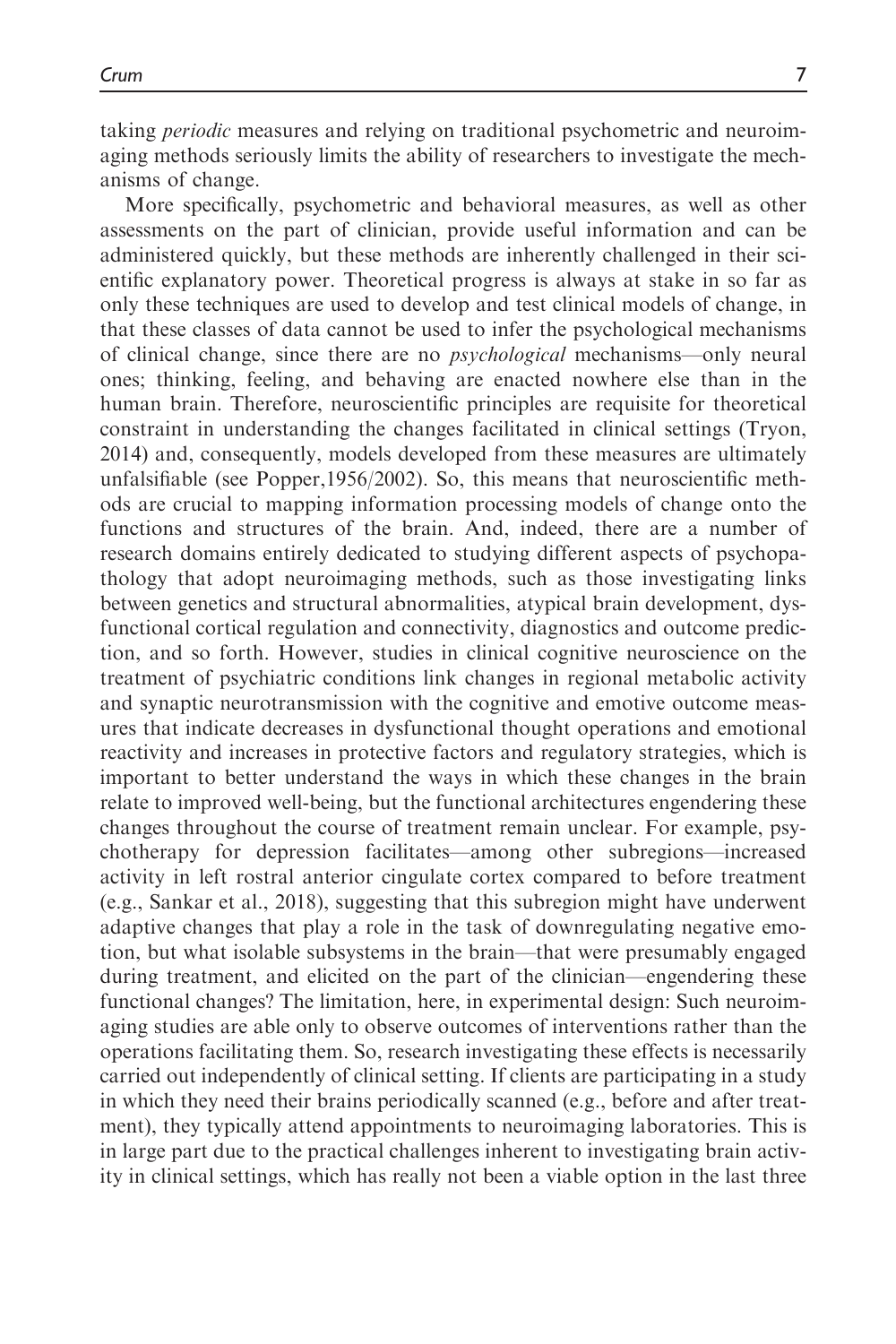decades, and it is unclear how it would be a reliable approach if it was. Therefore, this paradigm of testing psychopathological populations on emotion regulation strategies to investigate brain regions that are hyperactive or hypoactive, or weak in functional connectivity with other regions (see Hariri, 2015), and examining the ways in which these trends change as a function of time (i.e., treatment), is unable to logically infer from these observed changes the networks supporting them during treatment.

Because neuroimaging is not conducted while clients engage in psychotherapy-based treatments, cognitive neuroscientists interested in studying mechanisms of change have instead largely focused on one of the most important factors of psychotherapy: emotion regulation (Gross, 2014a). The idea has been to develop experimental tasks that require clinical and nonclinical populations to engage in various regulation strategies to downregulate and upregulate negative and positive emotions, with some of these strategies being postulated as being the closest to those used in clinical settings and, therefore, most appropriate to studying dysregulation, namely, cognitive reappraisal. Reappraisal involves attributing a new meaning—that is, a new appraisal or affective valuation—to a goal-incongruent situation (Gross, 2014b), and a number of fMRI studies have investigated the neural correlates of the cognitive change that reappraisal purportedly brings about (Braunstein et al., 2017; Buhle et al., 2014; Messina et al., 2015; Ochsner & Gross, 2005, 2008; Ochsner et al., 2012). Such neuroimaging research that has investigated cognitive change from a general framework of human functioning and from the context of emotion dysregulation has found that reappraisal relates negatively with psychopathological symptoms and is an adaptive strategy for attenuating them (see Johnstone & Walter, 2014; Ochsner & Gross, 2014, for reviews). Although reappraisal paradigms have used tasks appropriately designed to elicit the downregulation of negative emotion, they poorly reflect the clinical strategies by which the reappraisal of goal-incongruent events is encouraged and inculcated in practice; they do not represent the means by which dysfunctional appraisal and schema processes (Lazarus, 2001; Scherer et al., 2010) are modified and, in consequence, contribute little to a cognitive neuroscientific understanding of the mechanisms driving the process of change during treatment. More specifically, the operational definition of reappraisal has varied across neuroimaging studies, with some paradigms using reappraisal as a reinterpretation tactic; whereas others have used it as a distancing tactic: Reappraisal as conceptualized as reinterpretation involves imagining negative stimuli in a neutral or positive light, finding the silver lining, as it were, and distancing as reappraisal requires participants to adopt the perspective of a detached observer. These different tactics are apt to differ in their cognitive resource demands of the subsystems that support them, which would be evidenced by variation of activity across brain regions, and, indeed, this has been found in some cases (see Ochsner et al., 2012). This is informative and not necessarily an issue in so far as the aim is not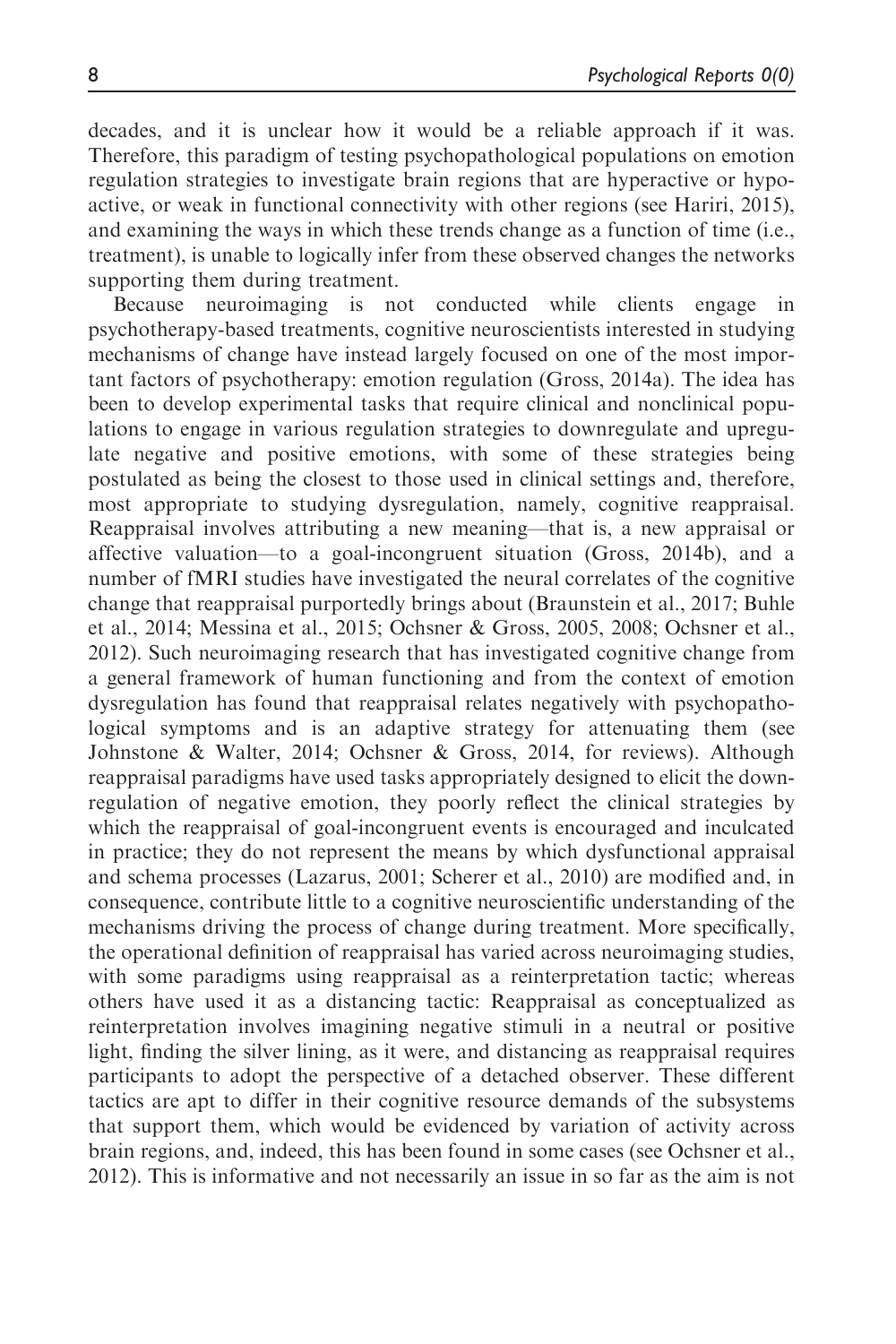to quantify the change mechanisms of some of the most effective treatments for psychopathology such as CBT-based forms psychotherapy. The domain of reappraisal research fails to capture the fact that the process of cognitive change is necessarily linguistically mediated in clinical practice and, crucially, the dialectical nature of verbal intervention: the *disputation process* (e.g., Beal et al., 1996; Beck, 1976; Ellis, 1962, 1994; David et al., 2010). Requiring participants to view stimuli of creepy spiders, crying strangers, and burning buildings in a more positive light to assess, for example, the modulatory role of prefrontal subregions in downregulating limbic reactivity is a markedly different thing than having them actively identify and dispute their irrational beliefs about personally relevant, goal-incongruent events, and to form more semantically adaptive propositional attitudes about them. In sum, the limitations of current experimental designs and tasks in clinical cognitive neuroscience suggest a general problem of ecological validity, hindering an improved understanding of the neural correlates of the restructuring of dysfunctional cognitive operations.

# A way forward

It is the principles of cognitive restructuring with which cognitive neuroscience ought to confer itself if neuroimaging research on cognitive change is to be representative of and generalize to the information processing systems engaged during treatment in clinical populations, and which ultimately explain observed changes in outcome measures. A potentially useful subject with which to begin addressing this issue of ecological validity is the process of change as it is understood across the theory and practice of psychotherapies in clinical psychology. From this outset, the first issue is that there are hundreds of different types of psychotherapies that vary widely across a number of factors; so, cognitive change means something different to different schools of thought. Perhaps, the only thing they all have in common is the normative element of aiming to cultivate some form of change that improves well-being in the everyday lives of clients. For example, CBT has long been a highly efficacious treatment for virtually all psychiatric conditions, but there is discordance within CBT-based theories on what cognitive processes are most proximal or distal to psychological dysfunction or are most deleterious or prophylactic to one's constitution, and what are considered the proper objects of change (e.g., dysfunctional cognitive processes) or the techniques employed to achieve it (see Austad, 2008).

However, these different viewpoints are not necessarily incommensurable; rather, they might generally describe the same phenomena, and perhaps the most insightful account will eventually come from a field that represents a confluence of the different levels of scientific explanation: cognitive neuroscience. Moreover, they are nonetheless unified on a number of important, rudimentary principles. First, CBT-based forms of psychotherapy generally share the major aim of deconstructing dysfunctional cognitions and cultivating functional ones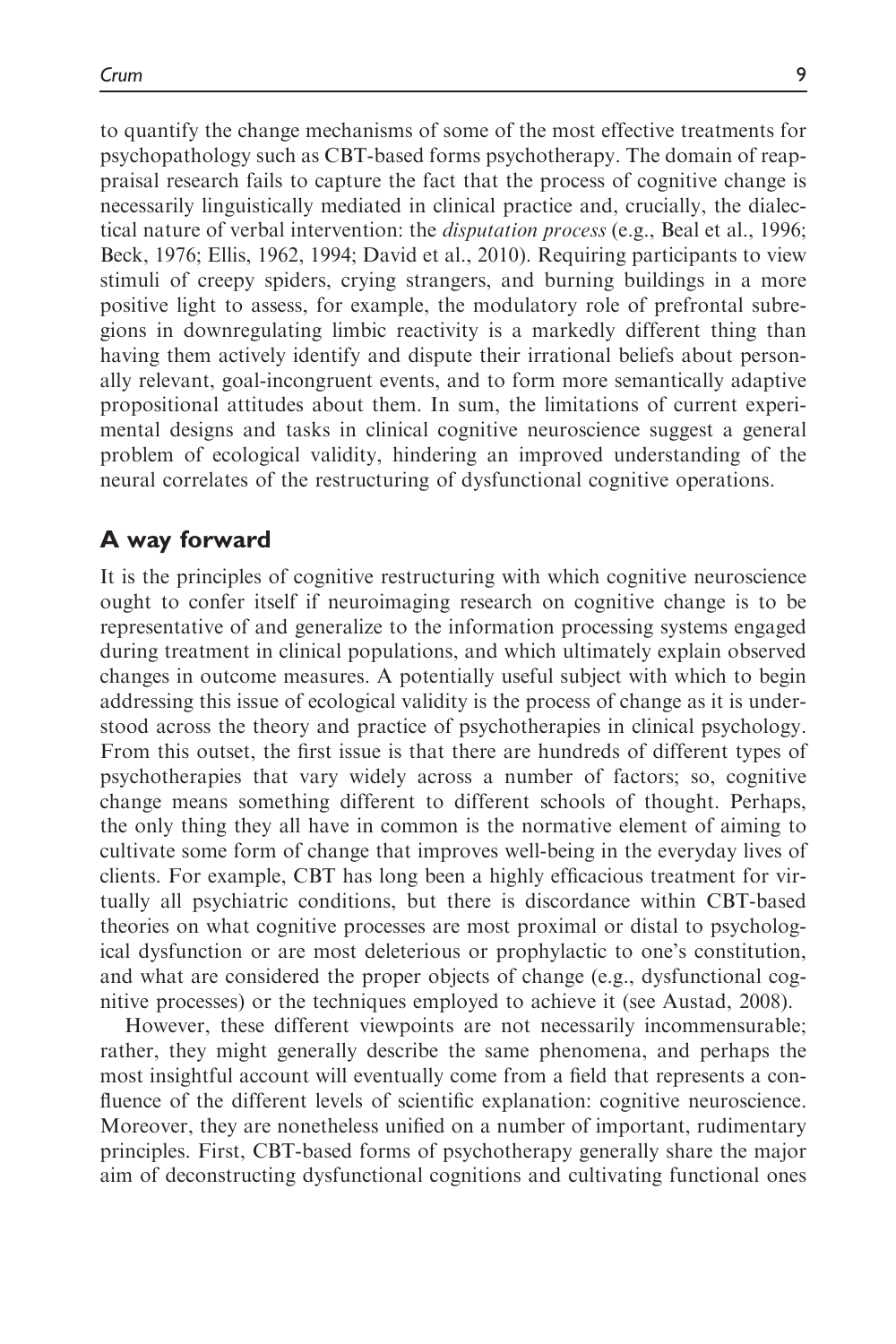to treat psychopathology (Hofmann, 2014). That is, they share the common psychotherapeutic framework of cognitive restructuring (see Clark, 2014, for review), and this framework primarily depends on therapist-led efforts to strengthen cognitive change strategies that target the dysfunctional cognitions engendering emotional distress and maladaptive behavior (Clen et al., 2014). Second, CBT-based psychotherapies hold the presupposition on which this restructuring framework is based, namely, that dysfunctional cognitive processes are corrigible, or cognitively penetrable (Bermúdez, 2005; David et al., 2010). A third major principle on which all forms of CBT are predicated is cognitive mediation. This is the now ubiquitously accepted idea that the mind (i.e., information processing) mediates the relationship between stimulus and response (Ashcraft & Radvansky, 2010; Kandel et al., 2013; Ward, 2015). Perhaps, the earliest example of a psychological model propounding the idea of cognitive mediation is Woodworth's (1918) stimulus-organism-response model. Today, the most influential cognitive mediation model in psychotherapy is Ellis' (1962, 1994) activating event-belief-consequence model, which propounds that dysfunctional cognitions mediate the relationship between goal-incongruent events and distressing emotional, behavioral, and physiological responses; however, the idea itself can be traced as far back as Epictetus. So, the diathesis-stress models of psychopathology posited in CBT-based theories are cognitivevulnerability models (Barlow et al., 2018). Thus, the principles of cognitive restructuring, penetrability, and mediation help to form a broad theoretical account of cognitive change that can explain its outcome corollaries: Clinicians identify in clients the dysfunctional appraisals and schema underlying emotional distress and maladaptive behavior and work to so dialectically challenge these processes as to cultivate rational thinking habits that encourage the expression of healthy negative emotions and help prevent client's from obstructing their future goals.

So, at the level of information processing, this likely involves manipulating semantic representations of dysfunctional cognitions in more posterior regions of the cortex rather than simply downregulating subcortical ones. In fact, the principles of appraisal theory—on which much emotion regulation research is predicted—suggest that a great deal of cognitive change in clinical settings is offline, in that goal-incongruent stimuli are not actively occurring in the environment, and the aim is to employ reappraisal as disputation to affective valuations about antecedent "activating events" rather than to downregulate the affective responses to active stimuli (i.e., online regulation). This means that reappraisal via the disputation of thought processes probably places greater and qualitatively different cognitive resource demands on brain regions associated with the semantic network. Interestingly, the role of such regions have previously been underappreciated in emotion regulation research (Messina et al., 2016), with recent meta-analytic research having demonstrated an important role of parietal and temporal subregions that are recruited by existing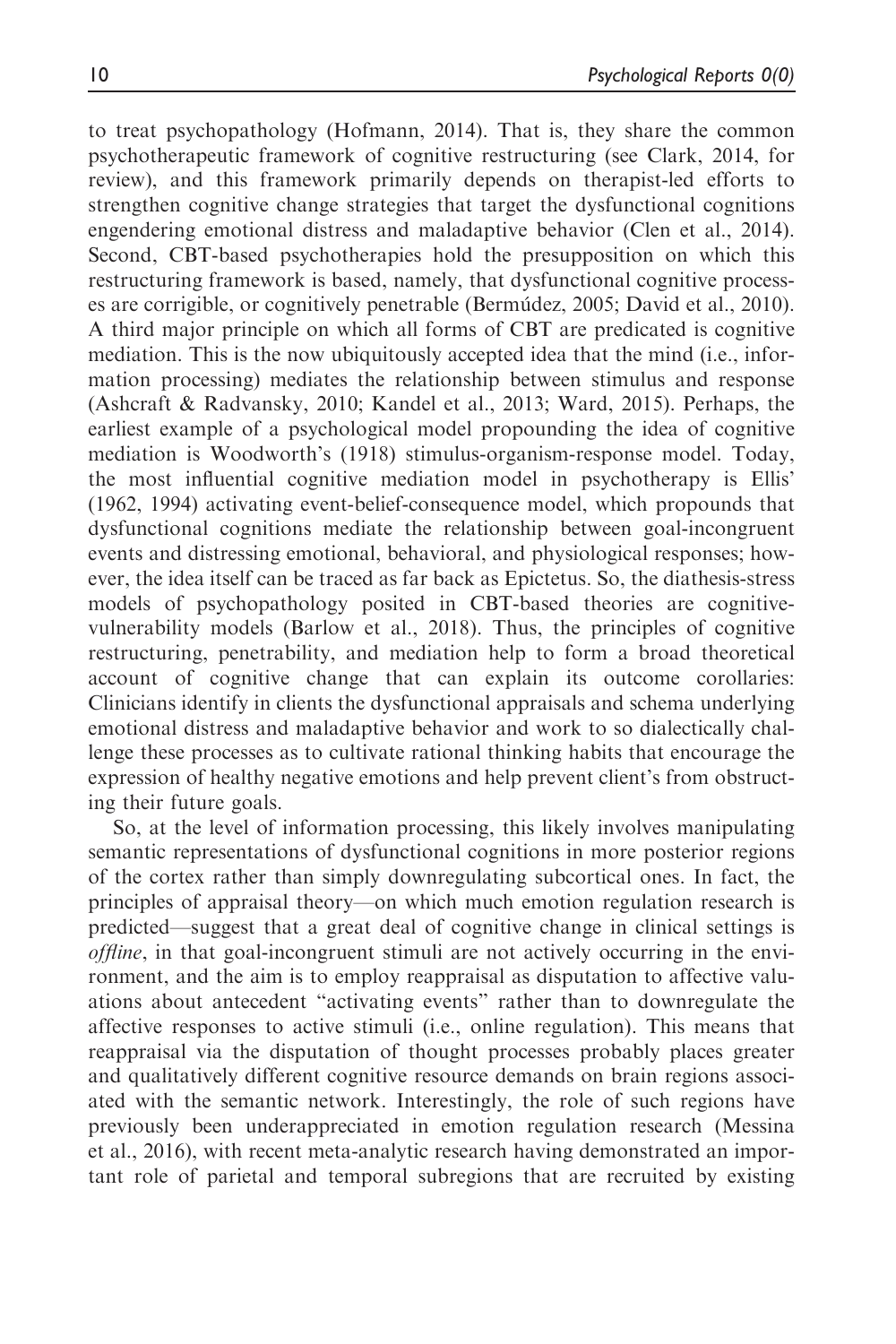reappraisal tasks (Messina et al., 2015). This also means that reappraisal tasks in cognitive neuroscience are using stimuli that do not represent personally relevant, activating events, and it is unclear how cognitive neuroscientists could contrive of a stimulus design that would; however, it is common practice for clinicians to identify and facilitate reappraisal of such situations. Interestingly, these are the individuals who are adept at carrying out reappraisal as disputation—not the clients. The clients require much psychoeducation to learn to cultivate this skill and independently use it in their everyday lives (Crum, 2019), but the clinicians are already regularly and expertly engaged in this cognitive task; so, these are the brains that a more ecological approach to investigating clinical change should not neglect. But what would such an approach look like?

Investigation of the information processing dynamics governing the relationship between treatment and outcome measures, such as those supporting the restructuring of dysfunctional cognitive processes, would be premature and rather impractical in so far as its approach attempts to bring neuroimaging methods into clinical settings. Instead, the nature of clinical settings and, importantly, the interpersonal interactions within them ought to be better represented at the level of experimental design and task development in clinical cognitive neuroscience. Then, research could work to fractionate the subsystems supporting the task of clinicians' brains to engender functional changes in that of clients. Thus, a multiperson neuroscience approach is requisite (see Redcay & Schilbach, 2019). And, as discussed above, since this task and the broader interpersonal interaction poorly reflects reappraisal as it is currently operationalized in cognitive neuroscience, such an investigation needs at least some theoretical progress to precede it toward developing a basic model of the critical construct (s) of verbal intervention in psychotherapy. For example, these interventions are necessarily linguistically mediated; so, speech production and comprehension form a large part of this interpersonal discourse. Moreover, this discourse is dialectical or normative in nature on the part of the clinician, in that sometimes the aim is to challenge the epistemological veracity of clients' beliefs against the principles of logic, empiricism, and pragmatism. The semantic network has above been postulated as important to this task, but what of the subsystems modulating these semantic representations? What executive functions in the prefrontal cortex (PFC) are recruited for it, and how should the task of these functions be generally conceptualized? One possibility is that the specific subtask of "reappraisal as disputation" within the interpersonal discourse is an illstructured, verbally mediated reasoning problem for the PFC (Shallice & Cipolotti, 2018) and for which novel hypotheses need to be generated and tested (Shallice & Cooper, 2011) about the erroneous nature of clients' propositional attitudes (Bermúdez, 2005). If this is the case, then neuroscientific predictions of the spatial localizations of the various subtasks involved in verbal interventions can be put forward for a prospective study investigating them; for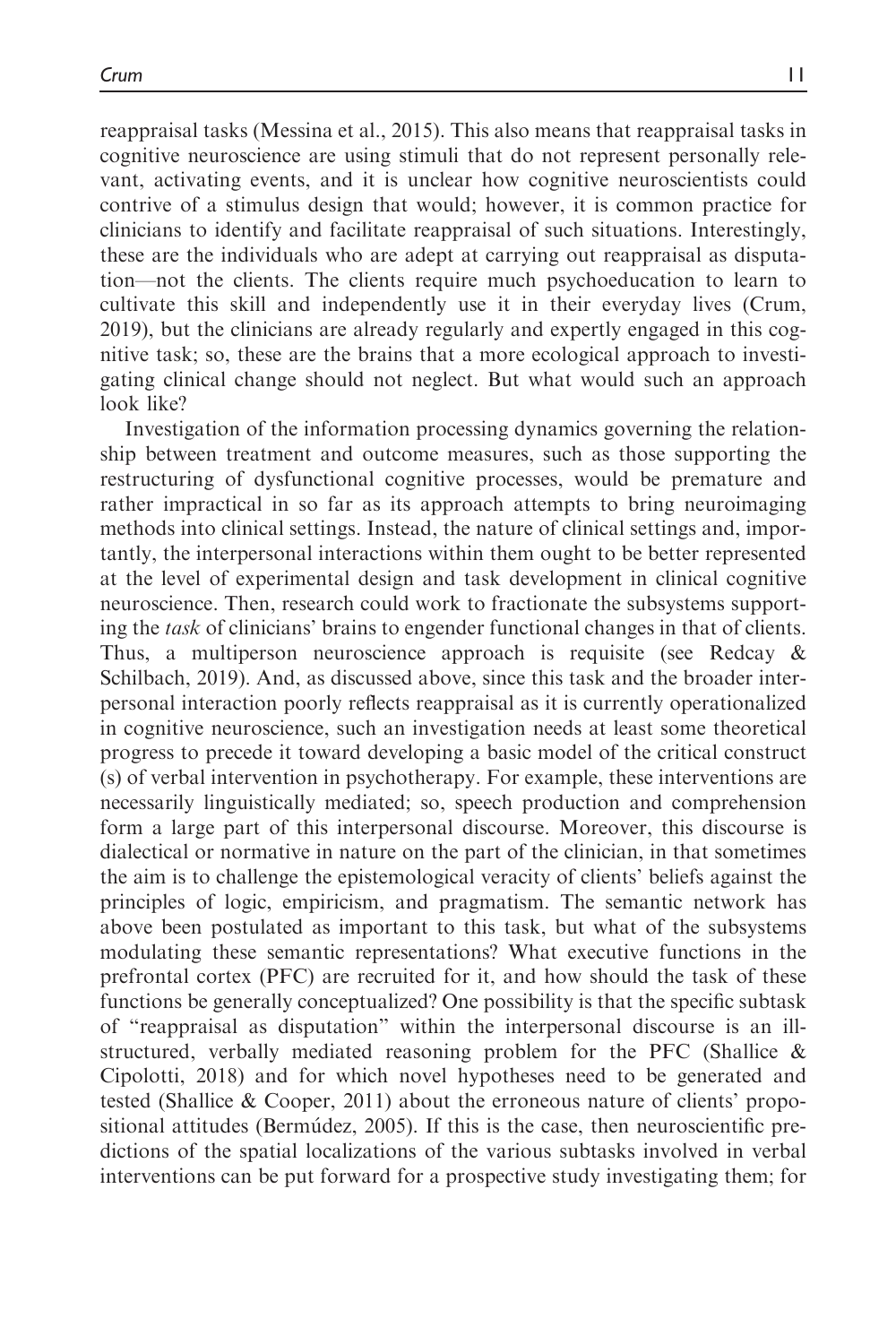instance, one might expect the particular involvement of rostral PFC (Brodmann's area 10; Burgess, Dumontheil et al., 2007; Burgess, Gilbert et al., 2007) right inferior frontal gyrus (pars orbitalis; Brodmann's area 47; Goel et al., 2009, 2007). So, experimental designs would need to be developed specifically for the type of treatment of interest and its subtasks would need to be structured to reflect the various stages of interaction typically occurring between clinicians and clients. This would markedly improve the ecological validity of a line of research interested in investigating mechanisms of change in clinical treatments and, more specifically, in linking these mechanisms at the neurobiological level of scientific explanation with that of cognitive theorizing. Many of the advantages of electing to use more ecological designs have recently been discussed at length by Shamay-Tsoory and Mendelsohn (2019). One possibility is to begin with fractionating interventions into agent-specific epochs of speaking, listening, and "thinking": Namely, an epoch for periods during which a client utters dysfunctional appraisals about goal-incongruent events, one for the clinician who is listening to this at the same time, one for the period during which the clinician is not listening, but thinking of what it is about these propositions that render them irrational, one for the vocalization of the clinician's reasoning, and one for period during which the client listens to this disputation. A blocked or mixed design could straightforwardly account for these epochs in a seminaturalistic clinical setting. But what are the appropriate methods and procedures for carrying out an experimental design tailored to capture clinically relevant phenomena?

Of the thousands of neuroimaging studies that have adopted methods such as fNIRS, the number of papers using this technique to study neuropsychiatric illness and clinical treatment represent less than 1%; however, there has recently been a noticeable upsurge in these areas of research, as evidenced in the two reviews on this subject (Ehlis et al., 2014; Irani et al., 2007). Irani et al. reviewed fNIRS studies on neurological diseases and psychiatric conditions, with Ehlis et al. (2014) focusing more on the latter. The clinical conditions in these reviews included traumatic brain injuries, epilepsy, neurodegenerative disorders, Parkinson's disease, attention-deficit/hyperactivity disorder, autism spectrum disorders, schizophrenia, mood disorders, anxiety disorders, personality disorders, eating disorders, and substance dependencies. The more recent review explicated a number of clinical research areas to which fNIRS is presently being applied, namely, to the description of cortical alterations in psychiatric syndromes (i.e., hypoactivity, hyperactivity, functional connectivity, etc.), the assessment of life-time brain function development, the evaluation of therapeutic effects and efficacy, the imaging genetics of psychiatric symptoms, and the development of improved diagnostics and outcome predictions. In other words, the present state of fNIRS regarding its applicability to clinical psychology is not markedly different from the ways in which other neuroimaging methods are being used in these research domains. However, with respect to the domain of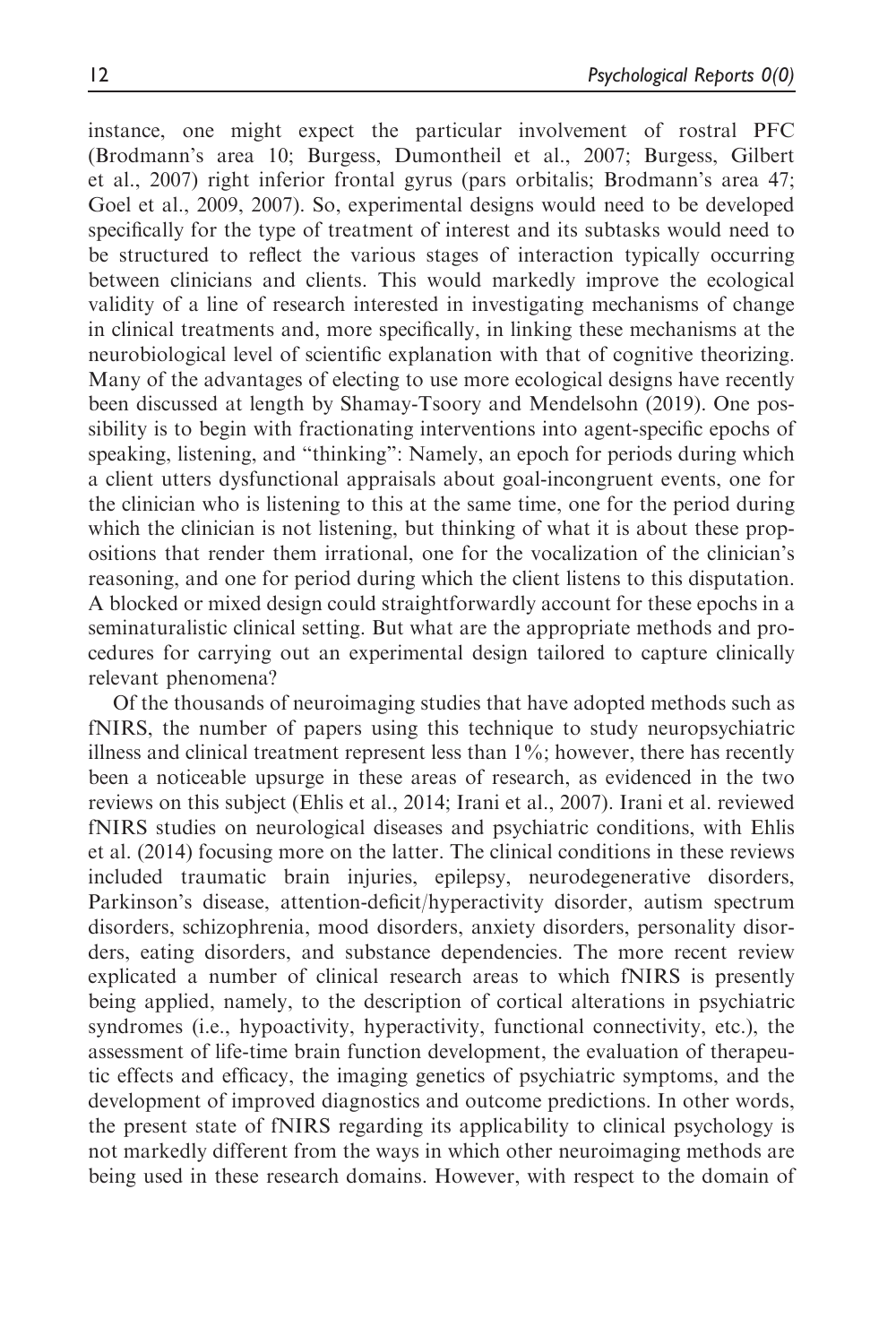evaluating the effects and efficacy of clinical treatments for psychopathological symptoms, the fNIRS research has leaned mostly on studies of pharmacological interventions, with a few other studies involving treatments using repetitive transcranial magnetic stimulation (e.g., Dresler et al., 2009), eye-movement desensitization and reprocessing (Ohtani et al., 2009), and animal-assisted therapy (Aoki et al., 2012). However, no fNIRS studies to date have been conducted to investigate mechanisms of change in psychotherapy and, therefore, an important possibility for the future application of neuroimaging to clinical psychology is to employ this technique that is particularly well-suited for use in more naturalistic testing environments.

Wireless, wearable fNIRS devices, in particular, might be used in naturalistic settings that capture the essence of these clinical situations. Such a paradigm is able to overcome the ecological limitations of other neuroimaging methods such as fMRI by allowing participants to sit and speak normally as agents, unconstrained and undistracted by a loud, foreign machine. Other techniques and physiological measures such as EEG and heart and breathing rate, respectively, can also be integrated to improve the temporal resolution and signal-to-noise ratio. And, critically, because investigating only the brains which are the object of cognitive change will not render a full picture—as it were—of the underling mechanisms of change, the hyperscanning method can meet the need for a multiperson neuroscience approach to properly study the directional, interpersonal information processing dynamics between individuals. A number of fNIRS-based hyperscanning studies have recently explored within-brain functional changes and cross-brain synchronization during verbal communication in naturalistic settings (e.g., Hirsch, et al., 2018; Jiang et al., 2012; N. Liu et al., 2016; Y. Liu et al., 2017; Nozawa et al., 2016), revealing a multitude of brain regions involved in natural dialog and which are uniquely dedicated to interpersonal interaction. This area of research might be particularly useful in adapting these hyperscanning approaches to investigate interpersonal discourse of a more dialectical nature. And similar designs can be tuned further to quantify the precise neurocognitive mechanisms supporting different facets of the process of cognitive change. At a commonsense level of psychological explanation, this means examining the neural correlates of when individuals are gaining insight into the mediating role of their dysfunctional cognitions between goalincongruent events and emotional distress, when they engage in the challenging of these cognitions against rational criteria, and when they reject the propositions subsequently discerned as irrational, as well as during the updating of the association of a goal-relevant situations with newly adopted, adaptive valuations. Importantly, researchers aiming to develop designs that do not depend on computer mediation and are more naturalistic in eliciting meaningful interpersonal interactions might adopt brain-first statistical approaches to recovering the stimulus design from the data (see Pinti et al., 2017); rather than inserting an a priori stimulus design into a complex ecological situation, this approach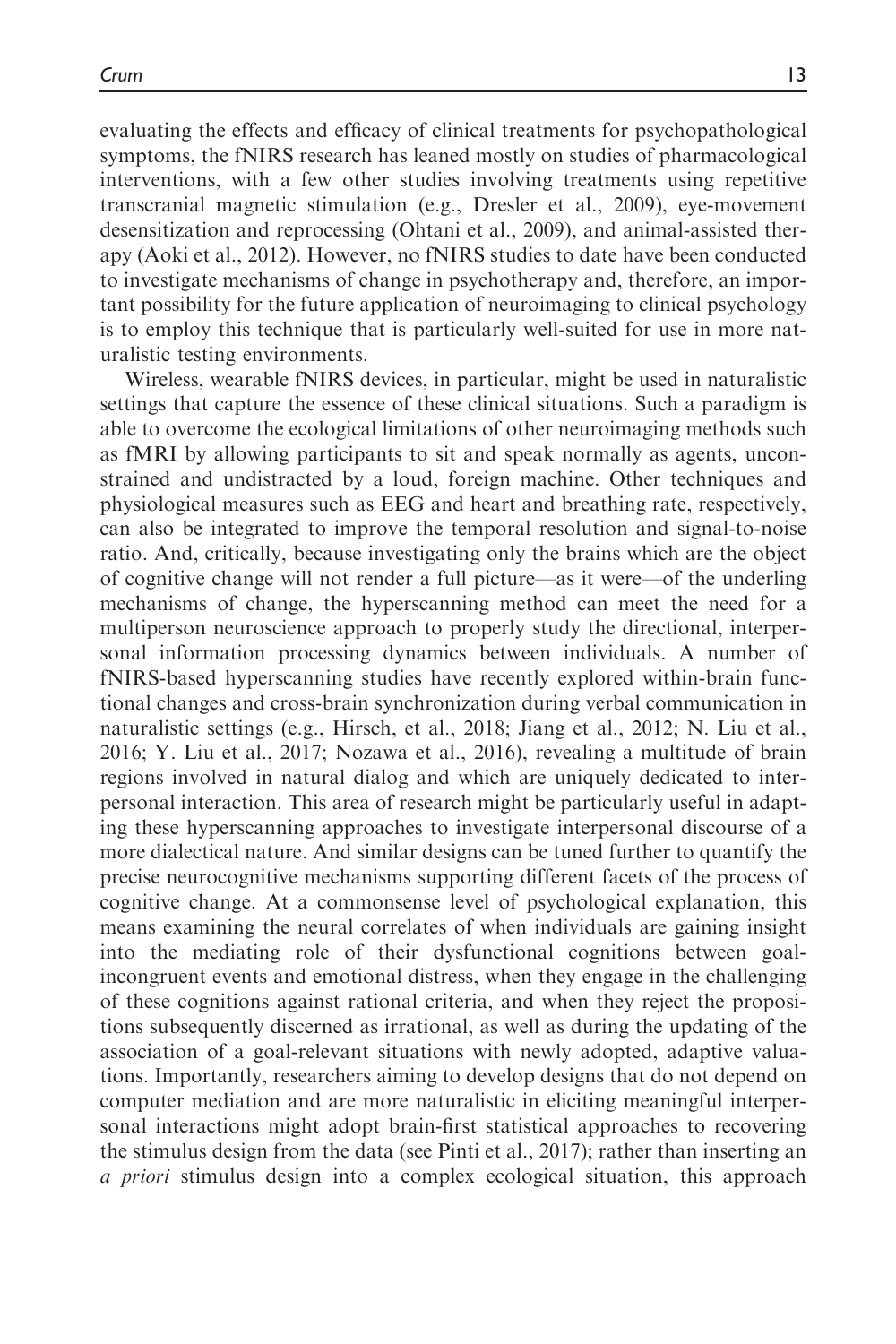recovers the onsets and durations of functional events from the real-world a posteriori.

Understanding the neural correlates of this recogitation of thought is important not only to cognitive theorizing in clinical cognitive neuroscience but also to the implications they might have within treatment. For example, because one of the core tenants of CBT-based forms of psychotherapy is to so educate clients to become adept at identifying and disputing their dysfunctional thoughts as to be able to independently do so long after the conclusion of treatment (e.g., David et al., 2010), it is possible that the trends in activation in clinicians brains during this task would not markedly differ from those in posttreatment clients on verbal intervention tasks—should they be developed. Another implication is the potential interaction between the systems driving verbal interventions and factors which have long been known to have a critical role in explaining outcome measures such as the therapeutic relationship (see Freeman, 2014, for review). Interestingly, one study to date has explored this using fNIRS in situ, namely, Y. Zhang et al., (2018) recently used the hyperscanning method to investigate interpersonal brain synchronization associated with the therapeutic alliance, finding that cross-brain coherence was strongest in the right temporoparietal junction (TPJ). This is in line with meta-analytical, fMRI findings that the TPJ is involved in semantic network changes during reappraisal (Messina et al., 2015). Unfortunately, this study did not use a specific treatment or clinicians of a particular form of psychotherapy, or a clinical population, and the testing sessions were not fractionated into clear subtasks and the analysis methods precluded scientific inferences relating to directional synchronization. However, this is nonetheless a promising direction for future research; more refined paradigms could address these issues and help to further close the theory-practice gap (Dobson & Beshai, 2013). Moreover, exploring the influence of the therapeutic alliance, or bond, on treatment strategies and outcome measures with neuroimaging techniques stands to be complimentary to other recent findings of physiological synchronization of heart rate and breathing rate between clinicians and clients (Tschacher & Meier, 2019; see also Palumbo et al., 2017). Another possibility is use wavelet coherence analysis (X. Zhang et al., 2020) as an index of the degree to which practitioners are effectively engaged with clients. In addition, interesting differences between experienced and less experienced clinicians can be explored (see Leff et al., 2007, in the case of surgeons). Such an enterprise could refine treatment protocols, guide clinical training, and enhance outcome predictions. Researchers interested in investigating mechanisms of cognitive change in real-time, but for practical reasons do not have access to hyperscanning, have the option of using the relatively new innovation of computer-based therapy. A number of reviews and meta-analyses have assessed the efficacy of internet-based CBT (iCBT), suggesting its effective for reducing mild-to-moderate psychopathological symptoms (Andersson & Cuijpers, 2009; Andrews et al., 2018; Cuijpers et al., 2009; Ebert et al., 2015;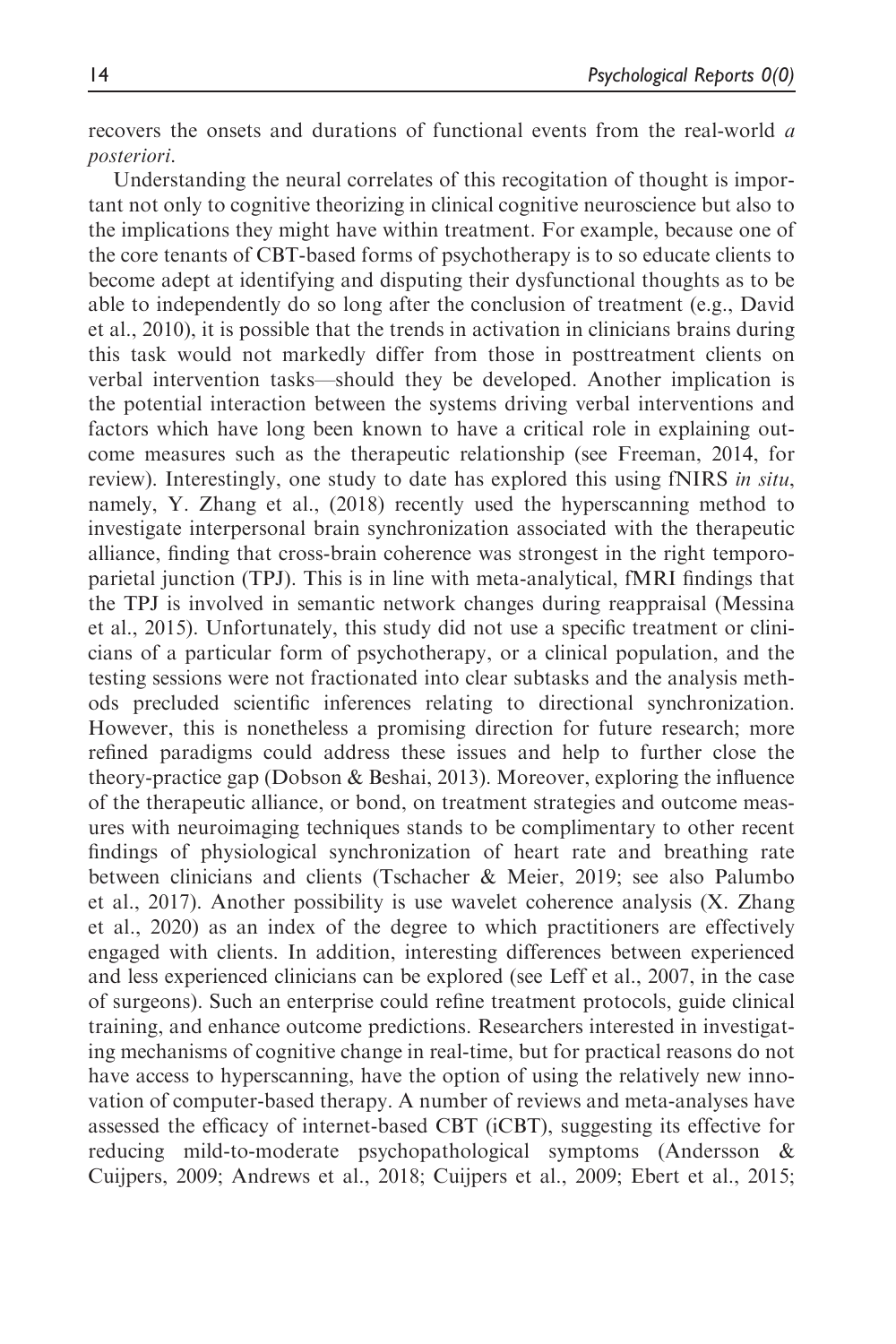Heber et al., 2017; Richards & Richardson, 2012; Richards et al., 2018; Williams et al., 2013). Although the researcher loses the multiperson neuroscience framework with investigating the neural underpinnings of these treatments, the potential application of real-world neuroimaging, here, would be to have a somewhat more controlled, laboratory-based setting in which to investigate particular features of iCBT-based interventions; for example, observing changes in PFC hypoactivity relative to controls during interventions designed to target depressive symptoms (see Joormann & Siemer, 2014). This is by no means an exhaustive list of the ways in which real-world neuroimaging might be applied to clinical psychology, but rather is an outline of some potential research paths toward better investigating neurocognitive mechanisms of change.

# **Conclusions**

In sum, there seem to be a number of challenges with which clinical cognitive neuroscientific research is faced in studying the mechanisms mediating the relationship between treatments and outcomes. The major limitations are in experimental design and ecological validity. Collecting data periodically such as before and after a given treatment is useful in examining its effects on outcome measures, but preludes inference from observed changes between these periods to the mechanisms driving change within them and, moreover, the paradigms in which neuroimaging data are collected poorly represent the clinical environments in which these changes are brought about and use tasks that fail to reflect treatment strategies for restructuring dysfunctional appraisal operations. The above task analysis of these clinical strategies suggests that tasks ought to be developed which place less emphasis on the online downregulation of affective responding and more on the semantic richness of epistemologically challenging maladaptive conceptual valuations. Addressing these issues requires experimental designs that can contrive ecologically valid situations and methods capable of continuously collecting data from the interpersonal interactions within them. fNIRS is well-suited for capturing complex cognitive processes in the real world and, therefore, is an appropriate apparatus by which to address these theoretical and practical issues. Future studies employing fNIRS in more clinically representative settings and with structured substasks of the components of a given intervention stand to potentially contribute unique insights into the governing dynamics of social and cognitive systems involved in change, especially those electing to use the hyperscanning technique. This is because the tasks of clinicians' brains are as important to understand as that of clients, including potential interactions between brains, and will likely be key to a more comprehensive account of the nature of the subsystems engendering change. A multimodal approach to fNIRS-based hyperscanning involving integrated EEG and other physiological measures will further compliment such an account. These are promising directions toward which clinical cognitive neuroscience might work to not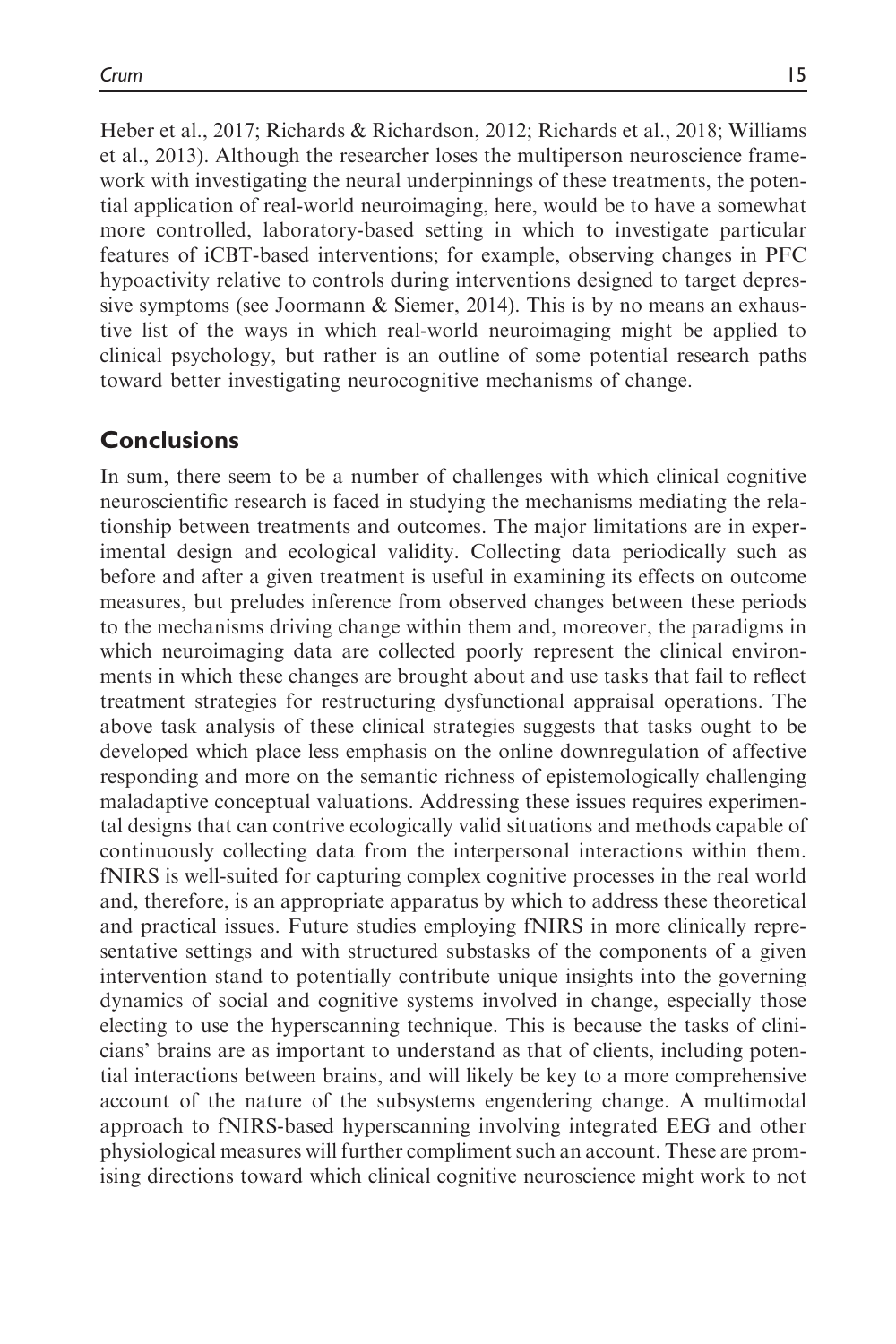only improve mental health and the efficiency of clinicians but also our understanding of how people get and *stay* better. It can be expected that novel, real-world neuroimaging applications will emerge in concordance with future advances in ecological experimental design, task development, and data analysis.

### Declaration of Conflicting Interests

The author(s) declared no potential conflicts of interest with respect to the research, authorship, and/or publication of this article.

#### Funding

The author(s) received no financial support for the research, authorship, and/or publication of this article.

## ORCID iD

James E. Crum II D <https://orcid.org/0000-0001-7806-8572>

#### References

- Andersson, G., & Cuijpers, P. (2009). Internet-based and other computerized psychological treatments for adult depression: A meta-analysis. Cognitive Behaviour Therapy, 38(4), 196–205.<https://doi.org/10.1080/16506070903318960>
- Andrews, G., Basu, A., Cuijpers, P., Craske, M. G., McEvoy, P., English, C. L., & Newby, J. M. (2018). Computer therapy for the anxiety and depression disorders is effective, acceptable and practical health care: An updated meta-analysis. Journal of Anxiety Disorders, 55, 70–78.<https://doi.org/10.1016/j.janxdis.2018.01.001>
- Aoki, J., Iwahashi, K., Ishigooka, J., Fukamauchi, F., Numajiri, M., Ohtani, N., & Ohta, M. (2012). Evaluation of cerebral activity in the prefrontal cortex in mood [affective] disorders during animal-assisted therapy (AAT) by near-infrared spectroscopy (NIRS): A pilot study. International Journal of Psychiatry in Clinical Practice, 16(3), 205–213.<https://doi.org/10.3109/13651501.2011.644565>
- Ashcraft, M. H., & Radvansky, G. A. (2010). Cognition (5th ed.). Pearson Education, Inc.
- Austad, C. S. (2008). Psychotherapy and counseling today. McGraw-Hill Higher Education.
- Bakker, A., Smith, B., Ainslie, P., & Smith, K. (2012). Near-infrared spectroscopy. Applied Aspects of Ultrasonography in Humans, 66–88. [https://doi.org/10.1016/](https://doi.org/10.1016/S1071-9091(99)80036-9) [S1071-9091\(99\)80036-9](https://doi.org/10.1016/S1071-9091(99)80036-9)
- Barlow, D. H., Durand, V. M., Lalumiere, M. L., & Hofmann, S. G. (2018). Abnormal psychology: An integrative approach. Nelson Education Ltd.
- Beal, D., Kopec, A. M., & DiGiuseppe, R. (1996). Disputing clients' irrational beliefs. Journal of Rational-Emotive and Cognitive-Behavior Therapy, 14(4), 215–229. [https://](https://doi.org/10.1007/BF02238137) [doi.org/10.1007/BF02238137](https://doi.org/10.1007/BF02238137)
- Beck, A. T. (1976). Cognitive therapy and the emotional disorders. International University Press.
- Bermúdez, L. J. (2005). Philosophy of Psychology: A contemporary introduction. Routledge.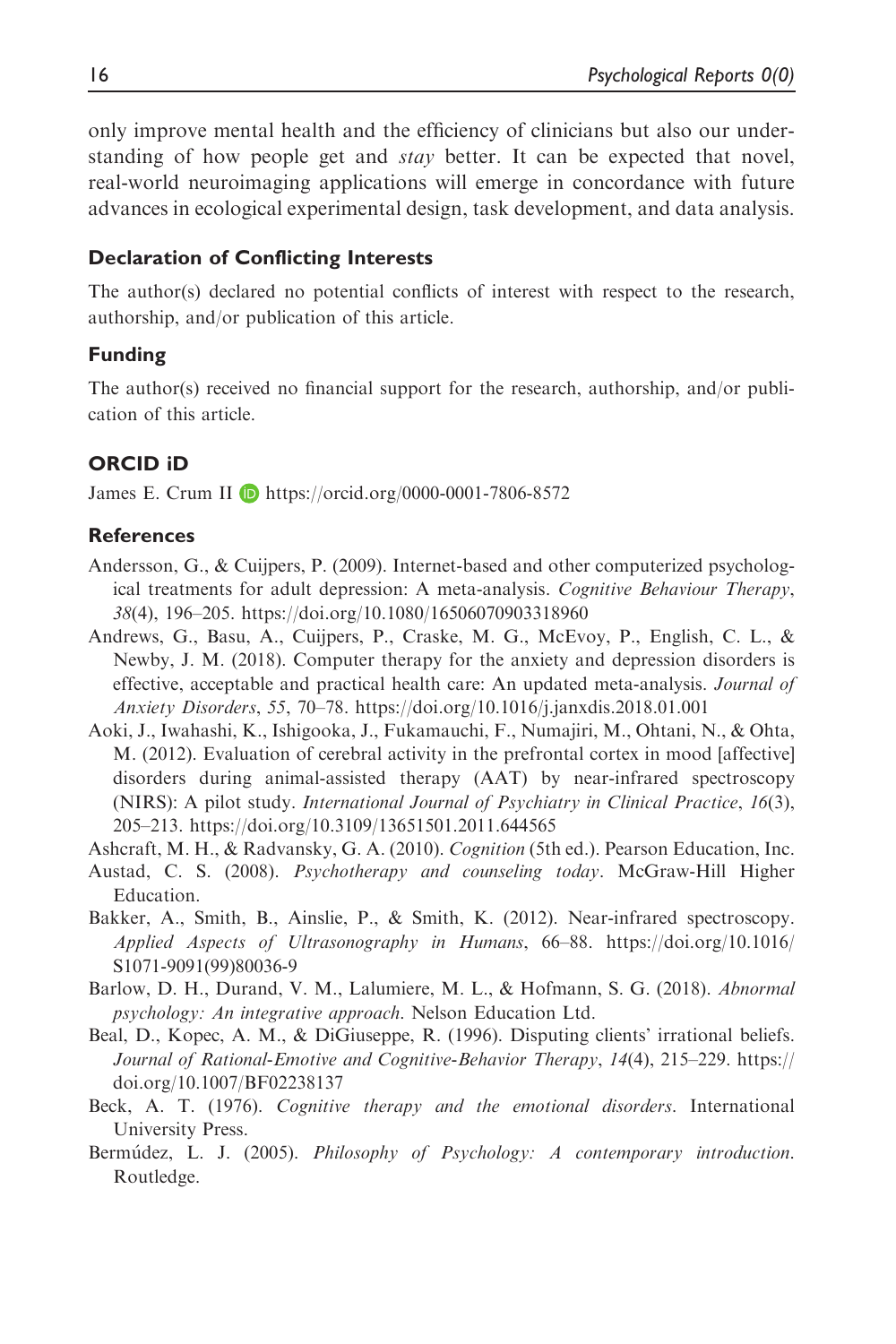- Braunstein, L. M., Gross, J. J., & Ochsner, K. N. (2017). Explicit and implicit emotion regulation: A multi-level framework. Social Cognitive and Affective Neuroscience, 12(10), 1545–1557.<https://doi.org/10.1093/scan/nsx096>
- Buhle, J. T., Silvers, J. A., Wage, T. D., Lopez, R., Onyemekwu, C., Kober, H., Weber, J., & Ochsner, K. N. (2014). Cognitive reappraisal of emotion: A meta-analysis of human neuroimaging studies. Cerebral Cortex, 24(11), 2981–2990. [https://doi.org/10.](https://doi.org/10.1093/cercor/bht154) [1093/cercor/bht154](https://doi.org/10.1093/cercor/bht154)
- Burgess, P. W., Alderman, N., Evans, J., Emslie, H., & Wilson, B. A. (1998). The ecological validity of tests of executive function. Journal of the International Neuropsychological Society, 4(6), 547–558.<https://doi.org/10.1017/S1355617798466037>
- Burgess, P. W., Alderman, N., Forbes, C., Costello, A., Coates, L. M.-A., Dawson, D. R., Anderson, N. D., Gilbert, S. J., Dumontheil, I., & Channon, S. (2006). The case for the development and use of "ecologically valid" measures of executive function in experimental and clinical neuropsychology. Journal of the International Neuropsychological Society, 12, 194–209.<https://doi.org/10.1017/s1355617706060310>
- Burgess, P. W., Dumontheil, I., & Gilbert, S. J. (2007). The gateway hypothesis of rostral prefrontal cortex (area 10) function. Trends in Cognitive Sciences, 11(7), 290-298. <https://doi.org/10.1016/j.tics.2007.05.004>
- Burgess, P. W., Gilbert, S. J., & Dumontheil, I. (2007). Function and localization within rostral prefrontal cortex (area 10). *Philosophical Transactions of the Royal Society B*: Biological Sciences, 362, 887–899.<https://doi.org/10.1098/rstb.2007.2095>
- Chiarelli, A. M., Perpetuini, D., Filippini, C., Cardone, D., & Merla, A. (2019). Differential pathlength factor in continuous wave functional near-infrared spectroscopy: Reducing hemoglobin's cross talk in high-density recordings. Neurophotonics, 6(03), 035005.<https://doi.org/10.1117/1.nph.6.3.035005>
- Chiarelli, A. M., Zappasodi, F., Di Pompeo, F., & Merla, A. (2017). Simultaneous functional near-infrared spectroscopy and electroencephalography for monitoring of human brain activity and oxygenation: A review. *Neurophotonics*, 4(04), 041411. <https://doi.org/10.1117/1.nph.4.4.041411>
- Clark, A. D. (2014). Cognitive restructuring. In S. G. Hofmann (Ed.), The Wiley handbook of cognitive behavioral therapy (Vol. 1, pp. 23–44). Wiley Blackwell, a John Wiley & Sons, Ltd.
- Clen, S. L., Mennin, D. S., & Fresco, D. M. (2014). Emotion regulation strategies. In. S. G. Hofmann (Ed.), The Wiley handbook of cognitive behavioral therapy (Vol 1, pp. 85–103). Wiley Blackwell, a John Wiley & Sons, Ltd.
- Crivelli, D., & Balconi, M. (2017). Near-infrared spectroscopy applied to complex systems and human hyperscanning networking. Applied Sciences, 7(9), 922. [https://doi.](https://doi.org/10.3390/app7090922) [org/10.3390/app7090922](https://doi.org/10.3390/app7090922)
- Crum, J. E. (2019). A clinical strategy to strengthen the connection between cognition, emotion, and behavior: From philosophical principles to psychotherapy practice. Journal of Rational-Emotive and Cognitive-Behavior Therapy, 37(3), 241–250. <https://doi.org/10.1007/s10942-018-0308-4>
- Cui, X., Bray, S., Bryant, D. M., Glover, G. H., & Reiss, A. L. (2011). A quantitative comparison of NIRS and fMRI across multiple cognitive tasks. NeuroImage, 54(4), 2808–2821.<https://doi.org/10.1016/j.neuroimage.2010.10.069>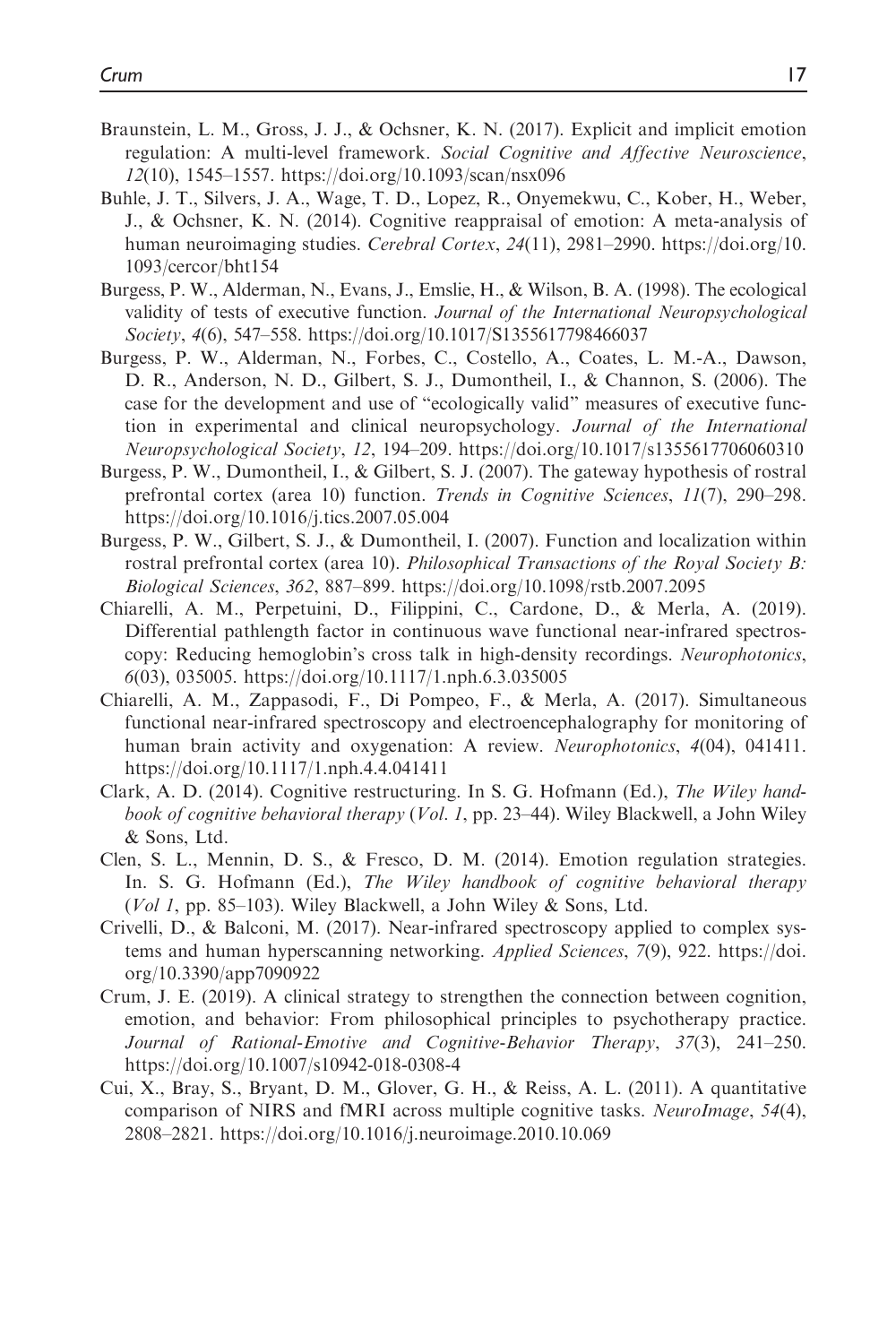- Cui, X., Bryant, D. M., & Reiss, A. L. (2012). Nirs-based hyperscanning reveals increased interpersonal coherence in superior frontal cortex during cooperation. Neuroimage, 59(3), 2430–2437.
- Cuijpers, P., Ven Straten, A., Warmerdam, L., & Andersson, G. (2009). Psychotherapy versus the combination of psychotherapy and pharmacotherapy in the treatment of depression: A meta-analysis. Depression and Anxiety, 26(3), 279–288. https://doi.org/ 10.1002/da.20519
- Cuijpers, P., Marks, I. M., van Straten, A., Cavanagh, K., Gega, L., & Andersson, G. (2009). Computer-aided psychotherapy for anxiety disorders: A meta-analytic review. Cognitive Behaviour Therapy, 38(2), 66–82. [https://doi.org/10.1080/](https://doi.org/10.1080/16506070802694776) [16506070802694776](https://doi.org/10.1080/16506070802694776)
- Cutini, S., Moro, S. B., & Bisconti, S. (2012). Review: Functional near infrared optical imaging in cognitive neuroscience: An introductory review. Journal of near Infrared Spectroscopy, 20(1), 75–92.<https://doi.org/10.1255/jnirs.969>
- David, D., Lynn, S., & Ellis, A. (2010). Rational and irrational beliefs: Research, theory, and clinical practice. Oxford University Press.
- Delpy, D. T., Cope, M., Van Der Zee, P., Arridge, S., Wray, S., & Wyatt, J. (1988). Estimation of optical pathlength through tissue from direct time of flight measurement. Physics in Medicine and Biology, 33(12), 1433-1442. [https://doi.org/10.1088/](https://doi.org/10.1088/0031-9155/33/12/008) [0031-9155/33/12/008](https://doi.org/10.1088/0031-9155/33/12/008)
- Dobson, K., & Beshai, S. (2013). The theory-practice gap in cognitive behavioral therapy: Reflections and a modest proposal to bridge the gap. Behavior Therapy, 44(4), 559–567.<https://doi.org/10.1016/j.beth.2013.03.002>
- Di Paolo, E., & De Jaegher, H. (2012). The interactive brain hypothesis. Frontiers in Human Neuroscience, 6, 163.<https://doi.org/10.3389/fnhum.2012.00163>
- Dommer, L., Jäger, N., Scholkmann, F., Wolf, M., & Holper, L. (2012). Between-brain coherence during joint n-back task performance: A two-person functional nearinfrared spectroscopy study. Behavioural Brain Research, 234(2), 212-222. [https://](https://doi.org/10.1016/j.bbr.2012.06.024) [doi.org/10.1016/j.bbr.2012.06.024](https://doi.org/10.1016/j.bbr.2012.06.024)
- Dresler, T., Ehlis, A. C., Plichta, M. M., Richter, M. M., Jabs, B., Lesch, K. P., & Fallgatter, A. J. (2009). Panic disorder and a possible treatment approach by means of high-frequency rTMS: A case report. World Journal of Biological Psychiatry, 10(4 PART 3), 991–997.<https://doi.org/10.1080/15622970902898147>
- Duan, L., Liu, W. J., Dai, R. N., Li, R., Lu, C. M., Huang, Y. X., & Zhu, C. Z. (2013). Cross-Brain neurofeedback: Scientific concept and experimental platform. PLoS One, 8(5), e64590.<https://doi.org/10.1371/journal.pone.0064590>
- Ebert, D. D., Zarski, A. C., Christensen, H., Stikkelbroek, Y., Cuijpers, P., Berking, M., & Riper, H. (2015). Internet and computer-based cognitive behavioral therapy for anxiety and depression in youth: A meta-analysis of randomized controlled outcome trials. PLoS One, 10(3), e0119895.<https://doi.org/10.1371/journal.pone.0119895>
- Ehlis, A. C., Barth, B., Hudak, J., Storchak, H., Weber, L., Kimmig, A. C. S., Kreifelts, B., Dresler, T., & Fallgatter, A. J. (2018). Near-infrared spectroscopy as a new tool for neurofeedback training: Applications in psychiatry and methodological considerations. Japanese Psychological Research, 60(4), 225–241.<https://doi.org/10.1111/jpr.12225>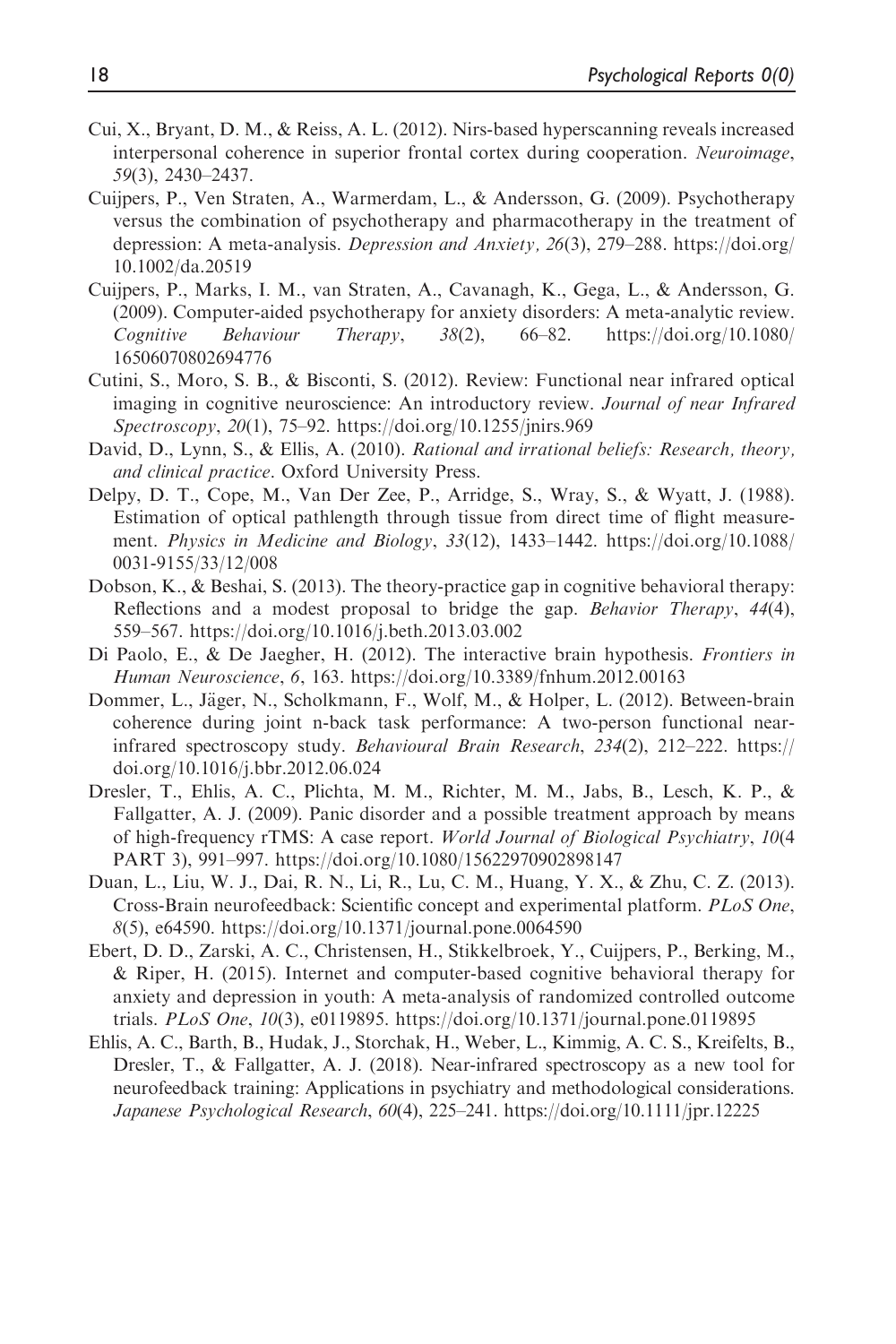- Ehlis, A.-C., Schneider, S., Dresler, T., & Fallgatter, A. J. (2014). Application of functional near-infrared spectroscopy in psychiatry. NeuroImage, 85, 478–488. [https://doi.](https://doi.org/10.1016/j.neuroimage.2013.03.067) [org/10.1016/j.neuroimage.2013.03.067](https://doi.org/10.1016/j.neuroimage.2013.03.067)
- Ellis, A. (1962). Reason and emotion in psychotherapy. Stuart.
- Ellis, A. (1994). Reason and emotion in psychotherapy (Rev. ed.). Carol Pub, Group.
- Ferrari, M., & Quaresima, V. (2012). A brief review on the history of human functional near-infrared spectroscopy (fNIRS) development and fields of application. NeuroImage, 63(2), 921–935.<https://doi.org/10.1016/j.neuroimage.2012.03.049>
- Freeman, A. (2014). The therapeutic relationship. In S. G. Hofmann (Ed.), The Wiley handbook of cognitive behavioral therapy (Vol 1, pp. 3–22). Wiley Blackwell, a John Wiley & Sons, Ltd.
- Funane, T., Kiguchi, M., Atsumori, H., Sato, H., Kubota, K., & Koizumi, H. (2011). Synchronous activity of two people's prefrontal cortices during a cooperative task measured by simultaneous near-infrared spectroscopy. Journal of Biomedical Optics, 16(7), 077011.<https://doi.org/10.1117/1.3602853>
- Gervain, J. (2015). Near-infrared spectroscopy. International Encyclopedia of the Social & Behavioral Sciences, 387–396.<https://doi.org/10.1016/B978-0-08-097086-8.55061-2>
- Goel, V., Stollstorff, M., Nakic, M., Knutson, K., & Grafman, J. (2009). A role for right ventrolateral prefrontal cortex in reasoning about indeterminate relations. Neuropsychologia, 47(13), 2790–2797. [https://doi.org/10.1016/j.neuropsychologia.](https://doi.org/10.1016/j.neuropsychologia.2009.06.002) [2009.06.002](https://doi.org/10.1016/j.neuropsychologia.2009.06.002)
- Goel, V., Tierney, M., Sheesley, L., Bartolo, A., Vartanian, O., & Grafman, J. (2007). Hemispheric specialization in human prefrontal cortex for resolving certain and uncertain inferences. Cerebral Cortex, 17(10), 2245–2250.<https://doi.org/10.1093/cercor/bhl132>
- Gross, J. J. (Ed.). (2014a). Handbook of emotion regulation (2nd ed.). Guilford Press.
- Gross, J. J. (2014b). Emotion regulation: Conceptual and empirical foundations. In J. J. Gross (Ed.), *Handbook of emotion regulation* (2nd ed., pp. 3–20). Guilford Press.
- Hariri, A. R. (2015). Looking inside the disordered brain: An introduction to the functional neuroanatomy of psychopathology. Sinauer Associates, Inc.
- Heber, E., Ebert, D. D., Lehr, D., Cuijpers, P., Berking, M., Nobis, S., & Riper, H. (2017). The benefit of web- and computer-based interventions for stress: A systematic review and meta-analysis. Journal of Medical Internet Research, 19(2), [e32. https://doi.](e32. https://doi.org/10.2196/jmir.5774) [org/10.2196/jmir.5774](e32. https://doi.org/10.2196/jmir.5774)
- Heinzel, S., Haeussinger, F. B., Hahn, T., Ehlis, A. C., Plichta, M. M., & Fallgatter, A. J. (2013). Variability of (functional) hemodynamics as measured with simultaneous fNIRS and fMRI during intertemporal choice. NeuroImage, 71, 125–134. [https://](https://doi.org/10.1016/j.neuroimage.2012.12.074) [doi.org/10.1016/j.neuroimage.2012.12.074](https://doi.org/10.1016/j.neuroimage.2012.12.074)
- Herold, F., Wiegel, P., Scholkmann, F., & Müller, N. (2018). Applications of functional near-infrared spectroscopy (fNIRS) neuroimaging in exercise–cognition science: A systematic, methodology-focused review. Journal of Clinical Medicine, 7(12), 466. <https://doi.org/10.3390/jcm7120466>
- Hirsch, J., Noah, J. A., Zhang, X., Dravida, S., & Ono, Y. (2018). A cross-brain neural mechanism for human-to-human verbal communication. Social Cognitive and Affective Neuroscience, 13(9), 907–920.<https://doi.org/10.1093/scan/nsy070>
- Hofmann, S. G. (Ed.). (2014). The Wiley handbook of cognitive behavioral therapy. Wiley Blackwell, a John Wiley & Sons, Ltd.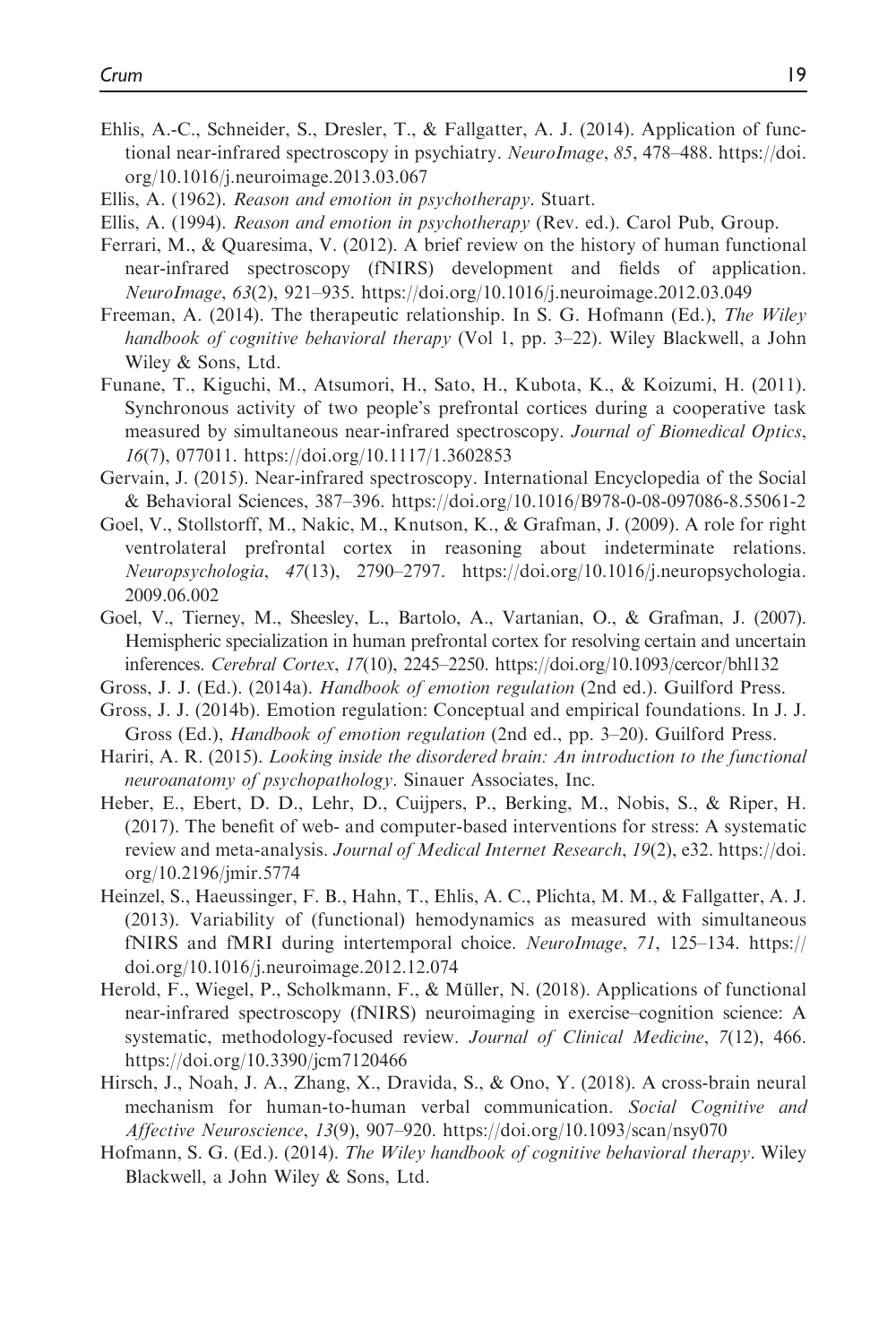- Holper, L., Scholkmann, F., & Wolf, M. (2012). Between-brain connectivity during imitation measured by fNIRS. *NeuroImage*,  $63(1)$ ,  $212-222$ . [https://doi.org/10.1016/j.neu](https://doi.org/10.1016/j.neuroimage.2012.06.028) [roimage.2012.06.028](https://doi.org/10.1016/j.neuroimage.2012.06.028)
- Hoshi, Y., Onoe, H., Watanabe, Y., Andersson, J., Bergström, M., Lilja, A., Långström, B., & Tamura, M. (1994). Non-synchronous behavior of neuronal activity, oxidative metabolism and blood supply during mental tasks in man. Neuroscience Letters, 172(1–2), 129–133. [https://doi.org/10.1016/0304-3940\(94\)90679-3](https://doi.org/10.1016/0304-3940(94)90679-3)
- Huppert, T., Barker, J., Schmidt, B., Walls, S., & Ghuman, A. (2017). Comparison of group-level, source localized activity for simultaneous functional near-infrared spectroscopy-magnetoencephalography and simultaneous fNIRS-fMRI during parametric median nerve stimulation. Neurophotonics, 4(1), 015001. [https://doi.org/10.1117/1.](https://doi.org/10.1117/1.nph.4.1.015001) [nph.4.1.015001](https://doi.org/10.1117/1.nph.4.1.015001)
- Irani, F., Platek, S. M., Bunce, S., Ruocco, A. C., & Chute, D. (2007). Functional near infrared spectroscopy (fNIRS): An emerging neuroimaging technology with important applications for the study of brain disorders. Clinical Neuropsychologist, 21(1), 9–37.<https://doi.org/10.1080/13854040600910018>
- Jiang, J., Dai, B., Peng, D., Zhu, C., Liu, L., & Lu, C. (2012). Neural synchronization during face-to-face communication. Journal of Neuroscience, 32(45), 16064-16069. <https://doi.org/10.1523/jneurosci.2926-12.2012>
- Johnstone, T., & Walter, H. (2014). The neural basis of emotion dysregulation. In J. J. Gross (Ed.), Handbook of emotion regulation (2nd ed., pp. 58–75). Guilford Press.
- Joormann, J., & Siemer, M. (2014). Emotion regulation in mood disorders. In J. J. Gross (Ed.), Handbook of emotion regulation (2nd ed., pp. 413–427). Guilford Press.
- Kandel, E. R., Schwartz, J. H., Jessell, T. M., Siegelbaum, S. A., & Hudspeth, A. J. (Eds.). (2013). Principles of neural science (5th ed.). McGraw-Hill.
- Kocsis, L., Herman, P., & Eke, A. (2006). The modified Beer-Lambert law revisited. Physics in Medicine and Biology, 51(5). [https://doi.org/10.1088/0031-9155/](https://doi.org/10.1088/0031-9155/51/5/N02) [51/5/N02](https://doi.org/10.1088/0031-9155/51/5/N02)
- Lazarus, R. S. (2001). Relational meaning and discrete emotions. In K. R. Scherer., A. Schorr., & T. Johnstone (Eds.), *Appraisal processes in emotion: Theory, methods,* research (pp. 37–67). Oxford University Press.
- Leff, D. R., Orihuela-Espina, F., Atallah, L., Darzi, A., Yang, G.-Z. (2007). Functional near infrared spectroscopy in novice and expert surgeons–a manifold embedding approach. Medical Image Computing and Computer-Assisted Intervention,  $10(Pt\ 2)$ , 270–277.<http://www.ncbi.nlm.nih.gov/pubmed/18044578>
- Liu, Y., Piazza, E. A., Simony, E., Shewokis, P. A., Onaral, B., Hasson, U., & Ayaz, H. (2017). Measuring speaker-listener neural coupling with functional near infrared spectroscopy. Scientific Reports, 7, 43293.<https://doi.org/10.1038/srep43293>
- Liu, N., Mok, C., Witt, E. E., Pradhan, A. H., Chen, J. E., & Reiss, A. L. (2016). NIRSbased hyperscanning reveals inter-brain neural synchronization during cooperative jenga game with face-to-face communication. Frontiers in Human Neuroscience, 10, 82.<https://doi.org/10.3389/fnhum.2016.00082>
- Lloyd-Fox, S., Blasi, A., & Elwell, C. E. (2010). Illuminating the developing brain: The past, present and future of functional near infrared spectroscopy. Neuroscience and Biobehavioral Reviews, 34(3), 269–284. [https://doi.org/10.1016/j.neu](https://doi.org/10.1016/j.neubiorev.2009.07.008) [biorev.2009.07.008](https://doi.org/10.1016/j.neubiorev.2009.07.008)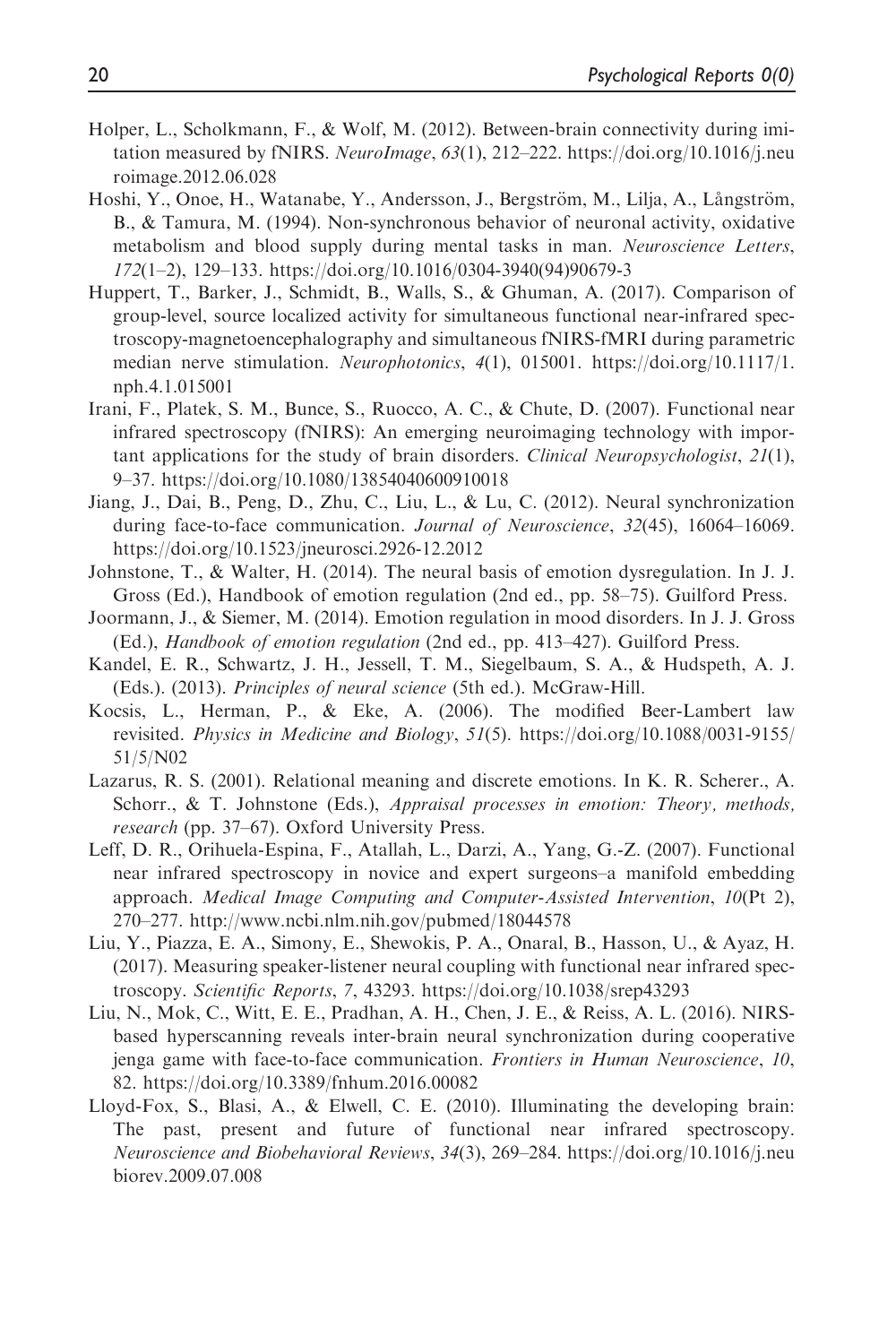- Masataka, N., Perlovsky, L., & Hiraki, K. (2015). Near-infrared spectroscopy (NIRS) in functional research of prefrontal cortex. Frontiers in Human Neuroscience, 9, 274. <https://doi.org/10.3389/fnhum.2015.00274>
- Messina, I., Bianco, S., Sambin, M., & Viviani, R. (2015). Executive and semantic processes in reappraisal of negative stimuli: Insights from a meta-analysis of neuroimaging studies. Frontiers in Psychology, 6, 956.<https://doi.org/10.3389/fpsyg.2015.00956>
- Messina, I., Sambin, M., Beschoner, P., & Viviani, R. (2016). Changing views of emotion regulation and neurobiological models of the mechanism of action of psychotherapy. Cognitive, Affective and Behavioral Neuroscience, 16(4), 571–587. [https://doi.org/10.](https://doi.org/10.3758/s13415-016-0440-5) [3758/s13415-016-0440-5](https://doi.org/10.3758/s13415-016-0440-5)
- Naseer, N., & Hong, K. S. (2015). fNIRS-based brain-computer interfaces: A review. Frontiers in Human Neuroscience, 9, 3.<https://doi.org/10.3389/fnhum.2015.00003>
- Neisser, U. (1976). Cognition and reality: Principles and implications of cognitive psychology. Freeman.
- Noah, J. A., Ono, Y., Nomoto, Y., Shimada, S., Tachibana, A., Zhang, X., Bronner, S., & Hirsch, J. (2015). fMRI validation of fNIRS measurements during a naturalistic task. Journal of Visualized Experiments, 2015(100), e52116. [https://doi.org/10.3791/](https://doi.org/10.3791/52116) [52116](https://doi.org/10.3791/52116)
- Noah, J. A., Zhang, X., Dravida, S., Ono, Y., Naples, A., McPartland, J. C., & Hirsch, J. (2020). Real-time eye-to-eye contact is associated with cross-brain neural coupling in angular gyrus. Frontiers in Human Neuroscience, 14, 19. [https://doi.org/10.3389/fnh](https://doi.org/10.3389/fnhum.2020.00019) [um.2020.00019](https://doi.org/10.3389/fnhum.2020.00019)
- Nozawa, T., Sasaki, Y., Sakaki, K., Yokoyama, R., & Kawashima, R. (2016). Interpersonal frontopolar neural synchronization in group communication: An exploration toward fNIRS hyperscanning of natural interactions. NeuroImage, 133, 484–497.<https://doi.org/10.1016/j.neuroimage.2016.03.059>
- Ochsner, K. N., & Gross, J. J. (2005). The cognitive control of emotion. Trends in Cognitive Sciences, 9(5), 242–249[.https://doi.org/10.1016/j.tics.2005.03.010](https://doi.org/10.1016/j.tics.2005.03.010)
- Ochsner, K. N., & Gross, J. J. (2008). Cognitive emotion regulation: Insights from social cognitive and affective neuroscience. Current Directions in Psychological Science, 17(2), 153–158.<https://doi.org/10.1111/j.1467-8721.2008.00566.x>
- Ochsner, K. N., & Gross, J. J. (2014). The neural bases of emotion and emotion regulation: A valuation perspective. In J. J. Gross (Ed.), Handbook of emotion regulation (2nd ed., pp. 23–42). Guilford Press.
- Ochsner, K. N., Silvers, J. A., & Buhle, J. T. (2012). Functional imaging studies of emotion regulation: A synthetic review and evolving model of the cognitive control of emotion. Annals of the New York Academy of Sciences, 1251(1), E1–E24. [https://](https://doi.org/10.1111/j.1749-6632.2012.06751.x) [doi.org/10.1111/j.1749-6632.2012.06751.x](https://doi.org/10.1111/j.1749-6632.2012.06751.x)
- Ohtani, T., Matsuo, K., Kasai, K., Kato, T., & Kato, N. (2009). Hemodynamic responses of eye movement desensitization and reprocessing in posttraumatic stress disorder. Neuroscience Research, 65(4), 375–383.<https://doi.org/10.1016/j.neures.2009.08.014>
- Okamoto, M., Dan, H., Shimizu, K., Takeo, K., Amita, T., Oda, I., Konishi, I., Sakamoto, K., Isobe, S., Suzuki, T., Kohyama, K., &Dan, I. (2004). Multimodal assessment of cortical activation during apple peeling by NIRS and fMRI. NeuroImage, 21(4), 1275–1288.<https://doi.org/10.1016/j.neuroimage.2003.12.003>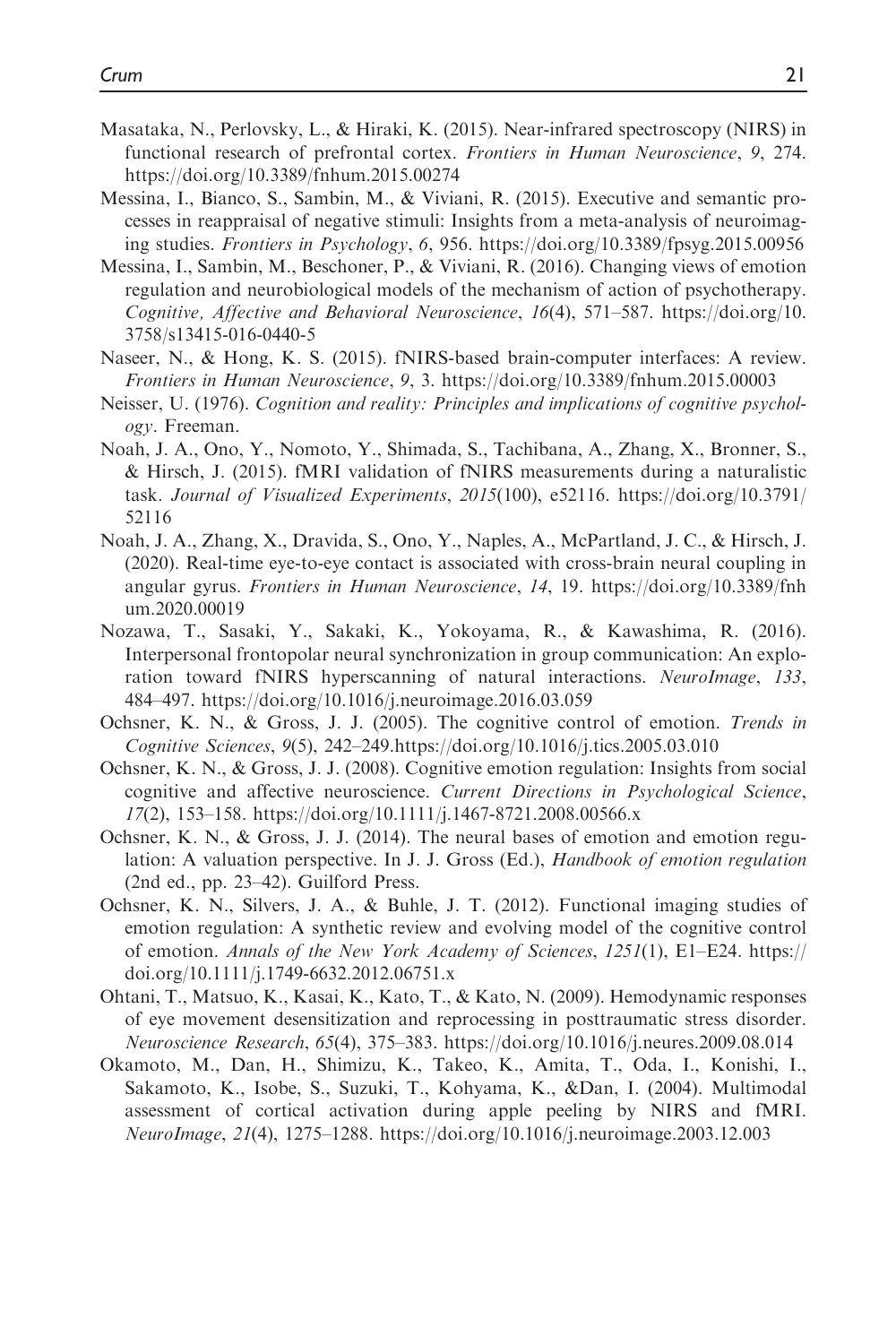- Orihuela-Espina, F., Leff, D. R., James, D. R. C., Darzi, A. W., & Yang, G. Z. (2010). Quality control and assurance in functional near infrared spectroscopy (fNIRS) experimentation. Physics in Medicine and Biology, 55(13), 3701–3724. [https://doi.org/10.](https://doi.org/10.1088/0031-9155/55/13/009) [1088/0031-9155/55/13/009](https://doi.org/10.1088/0031-9155/55/13/009)
- Palumbo, R. V., Marraccini, M. E., Weyandt, L. L., Wilder-Smith, O., McGee, H. A., Liu, S., & Goodwin, M. S. (2017). Interpersonal autonomic physiology: A systematic review of the literature. *Personality and Social Psychology Review, 21*(2), 99–141.
- Park, J. L., Dudchenko, P. A., & Donaldson, D. I. (2018). Navigation in realworld environments: New opportunities afforded by advances in mobile brain imaging. Frontiers in Human Neuroscience, 12, 361[.https://doi.org/10.3389/fnhum.2018.](https://doi.org/10.3389/fnhum.2018.00361) [00361](https://doi.org/10.3389/fnhum.2018.00361)
- Pinti, P., Aichelburg, C., Gilbert, S., Hamilton, A., Hirsch, Burgess, W. P., & Tachtsidis, I. (2018b). A review on the use of wearable functional near-infrared spectroscopy in naturalistic environments. Japanese Psychological Research, 60(4), 347–373. [https://](https://doi.org/10.1111/jpr.12206) [doi.org/10.1111/jpr.12206](https://doi.org/10.1111/jpr.12206)
- Pinti, P., Aichelburg, C., Lind, F., Power, S., Swingler, E., Merla, A., Hamilton, A. F. de C., Gilbert, S. J., Burgess, P. W., & Tachtsidis, I. (2015). Using fiberless, wearable fNIRS to monitor brain activity in real-world cognitive tasks. Journal of Visualized Experiments, (106), 1–13.<https://doi.org/10.3791/53336>
- Pinti, P., Merla, A., Aichelburg, C., Lind, F., Power, S., Swingler, E., Hamilton, A., Gilbert, S., Burgess, P. W., & Tachtsidis, I. (2017). A novel GLM-based method for the Automatic IDentification of functional Events (AIDE) in fNIRS data recorded in naturalistic environments. NeuroImage, 155, 291–304. [https://doi.org/10.1016/j.neuro](https://doi.org/10.1016/j.neuroimage.2017.05.001) [image.2017.05.001](https://doi.org/10.1016/j.neuroimage.2017.05.001)
- Pinti, P., Tachtsidis, I., Hamilton, A., Hirsch, J., Aichelburg, C., Gilbert, S., & Burgess, W. P. (2018a). The present and future use of functional near-infrared spectroscopy (fNIRS) for cognitive neuroscience. Annals of the New York Academy of Sciences, 1464(1), 5–29.<https://doi.org/10.1111/nyas.13948>
- Piva, M., Zhang, X., Noah, A., Chang, S. W., & Hirsch, J. (2017). Distributed neural activity patterns during human-to-human competition. Frontiers in Human Neuroscience, 11, 571.
- Poldrack, A. R., Mumford, A. J., & Nichols, E. T. (2012). Handbook of functional MRI data analysis. International University Press. Cambridge University Press.
- Popper, K. (1956/2002). The logic of scientific discovery. Routledge Classics.
- Quaresima, V., & Ferrari, M. (2019). A mini-review on functional near-infrared spectroscopy (fNIRS): Where do we stand, and where should we go? *Photonics*,  $6(3)$ , 87. <https://doi.org/10.3390/photonics6030087>
- Redcay, E., & Schilbach, L. (2019). Using second-person neuroscience to elucidate the mechanisms of social interaction. Nature Reviews Neuroscience, 20, 495–505.
- Richards, D., Enrique, A., Palacios, J., & Duffy, D. (2018). Internet-delivered cognitive behavior therapy. In O. Senormanci (Ed.), *Cognitive behavioral therapy and clinical* applications.<https://> [doi.org/10.5772/intechopen.71412](http://doi.org/10.5772/intechopen.71412)
- Richards, D., & Richardson, T. (2012). Computer-based psychological treatments for depression: A systematic review and meta-analysis. Clinical Psychology Review, 32(4), 329–342.<https://doi.org/10.1016/j.cpr.2012.02.004>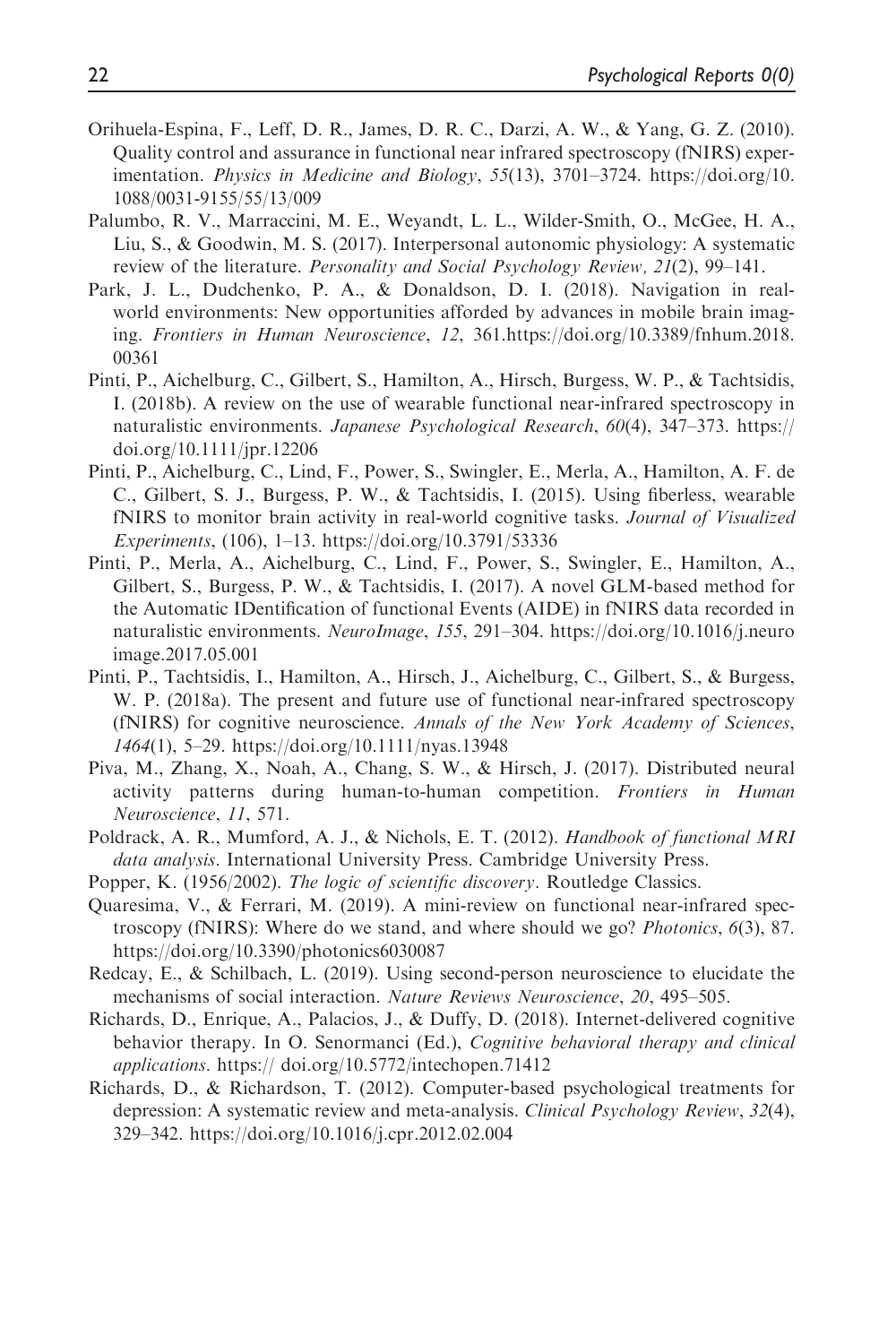- Sankar, A., Melin, A., Lorenzetti, V., Horton, P., Costafreda, S. G., & Fu, C. H. Y. (2018). September (30). A systematic review and meta-analysis of the neural correlates of psychological therapies in major depression. Psychiatry Research–Neuroimaging, 279, 31–39[.https://doi.org/10.1016/j.pscychresns.2018.07.002](https://doi.org/10.1016/j.pscychresns.2018.07.002)
- Sato, H., Yahata, N., Funane, T., Takizawa, R., Katura, T., Atsumori, H., Nishimura, Y., Kinoshita, A., Kiguchi, M., Koizumi, H., Fukuda, M., & Kasai, K. (2013). A NIRS-fMRI investigation of prefrontal cortex activity during a working memory task. NeuroImage, 83, 158–173.<https://doi.org/10.1016/j.neuroimage.2013.06.043>
- Scherer, K. R., Schorr, A., & Johnstone, T. (Eds.). (2010). Appraisal processes in emotion: Theory, methods, research. Oxford University Press.
- Scholkmann, F., Holper, L., Wolf, U., & Wolf, M. (2013). A new methodical approach in neuroscience: Assessing inter-personal brain coupling using functional near-infrared imaging (fNIRI) hyperscanning. Frontiers in Human Neuroscience, 7, 813. [https://doi.](https://doi.org/10.3389/fnhum.2013.00813) [org/10.3389/fnhum.2013.00813](https://doi.org/10.3389/fnhum.2013.00813)
- Shallice, T. (1988). From neuropsychology to mental structure. Cambridge University Press.
- Shallice, T., & Cipolotti, L. (2018). The prefrontal cortex and neurological impairments of active thought. Annual Review of Psychology, 69, 157–180. [https://doi.org/10.1146/](https://doi.org/10.1146/annurev-psych-010416-044123) [annurev-psych-010416-044123](https://doi.org/10.1146/annurev-psych-010416-044123)
- Shallice, T., & Cooper, R. P. (2011). The organization of mind. Oxford University Press.
- Shamay-Tsoory, S. G., & Mendelsohn, A. (2019). Real-life neuroscience: An ecological approach to brain and behavior research. *Perspectives on Psychological Science*, 14(5), 841–859.<https://doi.org/10.1177/1745691619856350>
- Soltanlou, M., Sitnikova, M. A., Nuerk, H. C., & Dresler, T. (2018). Applications of functional near-infrared spectroscopy (fNIRS) in studying cognitive development: The case of mathematics and language. Frontiers in Psychology, 9, 277[.https://doi.](https://doi.org/10.3389/fpsyg.2018.00277) [org/10.3389/fpsyg.2018.00277](https://doi.org/10.3389/fpsyg.2018.00277)
- Strait, M., & Scheutz, M. (2014). What we can and cannot (yet) do with functional near infrared spectroscopy. Frontiers in Neuroscience, 8, 117. [https://doi.org/10.3389/fnins.](https://doi.org/10.3389/fnins.2014.00117) [2014.00117](https://doi.org/10.3389/fnins.2014.00117)
- Stuart, S., Belluscio, V., Quinn, J. F., & Mancini, M. (2019). Pre-frontal cortical activity during walking and turning is reliable and differentiates across young, older adults and people with Parkinson's disease. Frontiers in Neurology, 10, 536. [https://doi.org/](https://doi.org/10.3389/fneur.2019.00536) [10.3389/fneur.2019.00536](https://doi.org/10.3389/fneur.2019.00536)
- Tak, S., & Ye, J. C. (2014). Statistical analysis of fNIRS data: A comprehensive review. NeuroImage, 85(Pt 1), 72–91.<https://doi.org/10.1016/j.neuroimage.2013.06.016>
- Tang, H., Mai, X., Wang, S., Zhu, C., Krueger, F., & Liu, C. (2015). Interpersonal brain synchronization in the right temporo-parietal junction during face-to-face economic exchange. Social Cognitive and Affective Neuroscience, 11(1), 23–32. [https://doi.org/](https://doi.org/10.1093/scan/nsv092) [10.1093/scan/nsv092](https://doi.org/10.1093/scan/nsv092)
- Tschacher, W., & Meier, D. (2019). Physiological synchrony in psychotherapy sessions. *Psychotherapy Research*,  $6$ , 1–16. [https://doi.org/10.1080/10503307.2019.](https://doi.org/10.1080/10503307.2019.1612114) [1612114](https://doi.org/10.1080/10503307.2019.1612114)
- Tryon, W. W. (2014). Cognitive neuroscience and psychotherapy: Network principles for a unified theory. Academic Press.